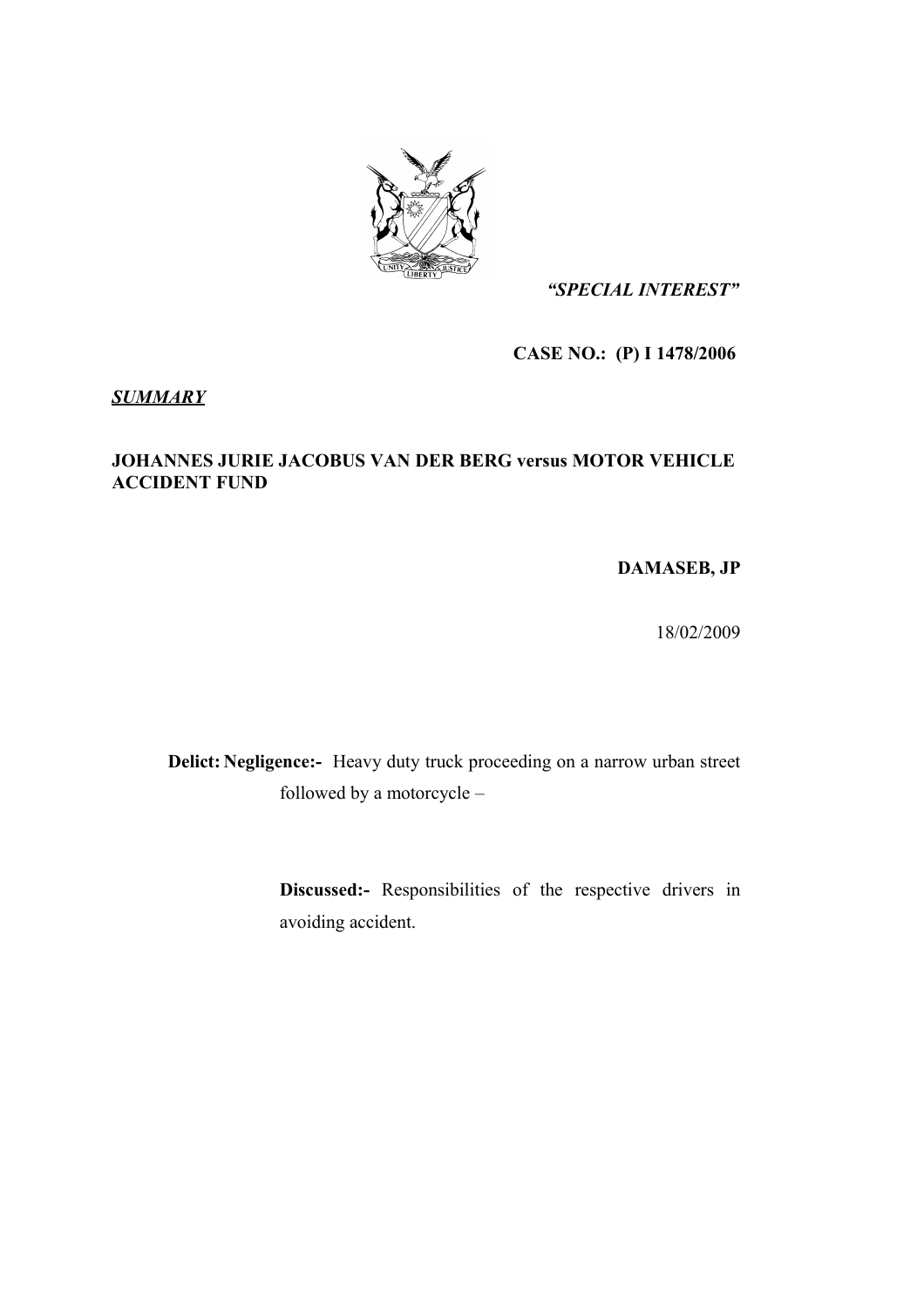

### *"SPECIAL INTEREST"*

CASE NO.: (P) I 1478/2006

### **IN THE HIGH COURT OF NAMIBIA**

In the matter between:

### **JOHANNES JURIE JACOBUS VAN DER BERG** PLAINTIFF

and

## **MOTOR VEHICLE ACCIDENT FUND DEFENDANT**

**CORAM: DAMASEB, JP**

Heard on:  $17^{\text{th}} - 20^{\text{th}}/07/2007$ ;  $21^{\text{st}} - 25^{\text{th}}/01/2008$ 

Delivered on: 18<sup>th</sup> February 2009

### **JUDGMENT**

**DAMASEB, JP:** [1] The plaintiff sues the Motor Vehicle Accident Fund (MVA) for damages resulting from the alleged negligent driving of a truck driver employed by Transnamib Ltd. He claims damages for bodily injuries, hospital and medical

**\_\_\_\_\_\_\_\_\_\_\_\_\_\_\_\_\_\_\_\_\_\_\_\_\_\_\_\_\_\_\_\_\_\_\_\_\_\_\_\_\_\_\_\_\_\_\_\_\_\_\_\_\_\_\_\_\_\_\_\_\_\_\_\_\_\_\_**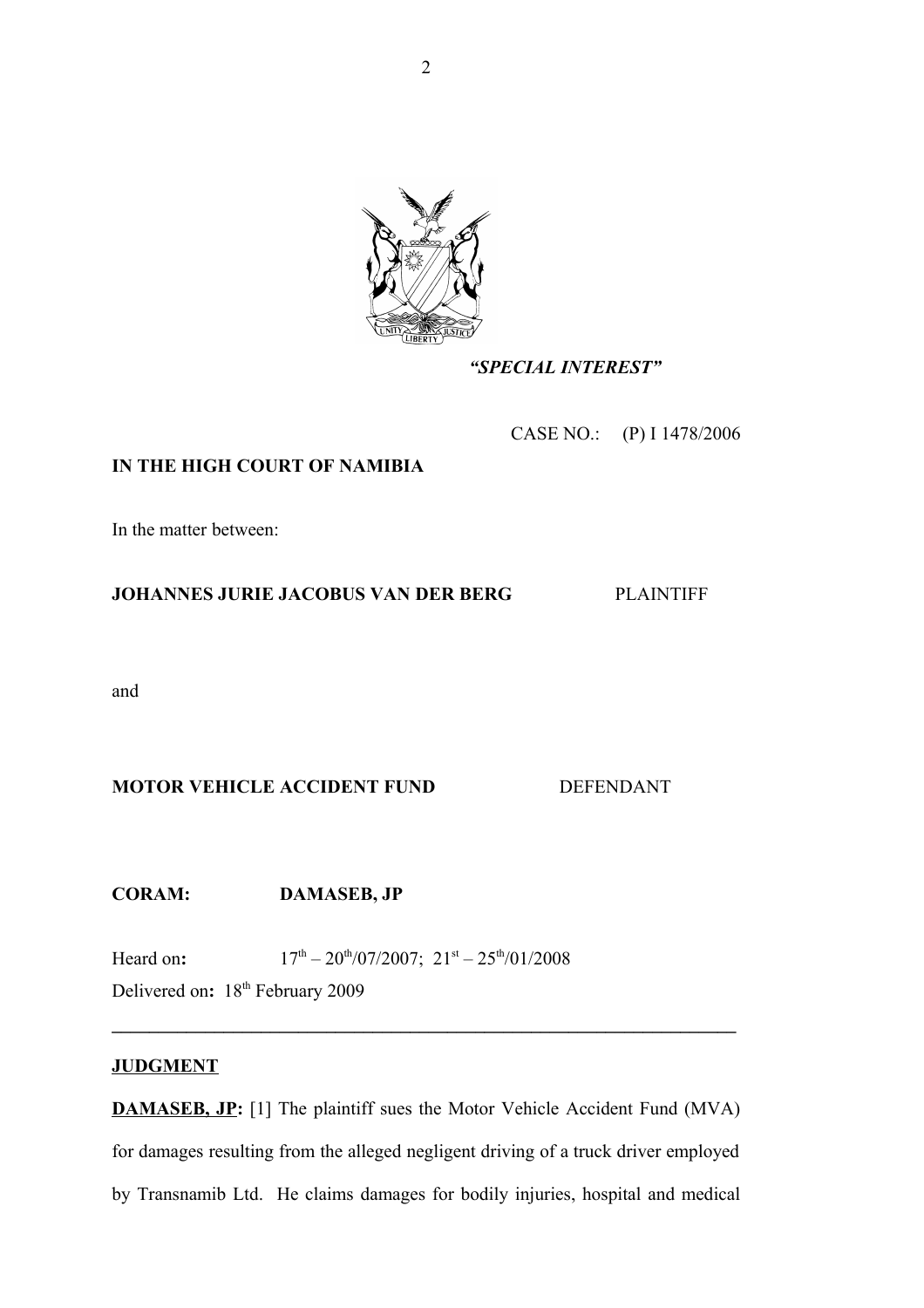expenses, general damages inclusive of loss of earning capacity, pain and suffering, loss of amenities of life and permanent disfigurement and disability. He suffered the following injuries according to his particulars of claim:

- "1. Bruises of the left lateral thoracic and abdominal walls;
- 2. A humerus fracture;
- 3. A broken pelvic bone;
- 4. A left haemo thorax;
- 5.
- 6. Five rib fractures on the left side;
- 7. The spleen had to be removed;
- 8. A retro-peritoneal haematoma."

[2] The parties agreed to separate the merits from the quantum and my task is to determine whose negligence caused the accident.

[3] It is common cause that the accident took place on 23rd March 2000 at about 16H00 in Mariental's Marie Brandt Street between a motorcycle and a Transnamib truck. That is where the agreement ends. As will presently become apparent, there are two diametrically opposed versions of how the accident took place. The two protagonists being the plaintiff (who was the driver of the motorcycle at the material time) and one Reinhold Gowaseb (the "truck driver" or " Gowaseb") who was the driver of the Transnamib truck.

[4] The plaintiff's particulars of claim allege that the accident happened because the truck driver failed to exercise proper control over the truck; failed to apply brakes timeously or at all; failed to keep a proper look out for other road users, and misled the plaintiff by indicating that he was going to turn right but at the last minute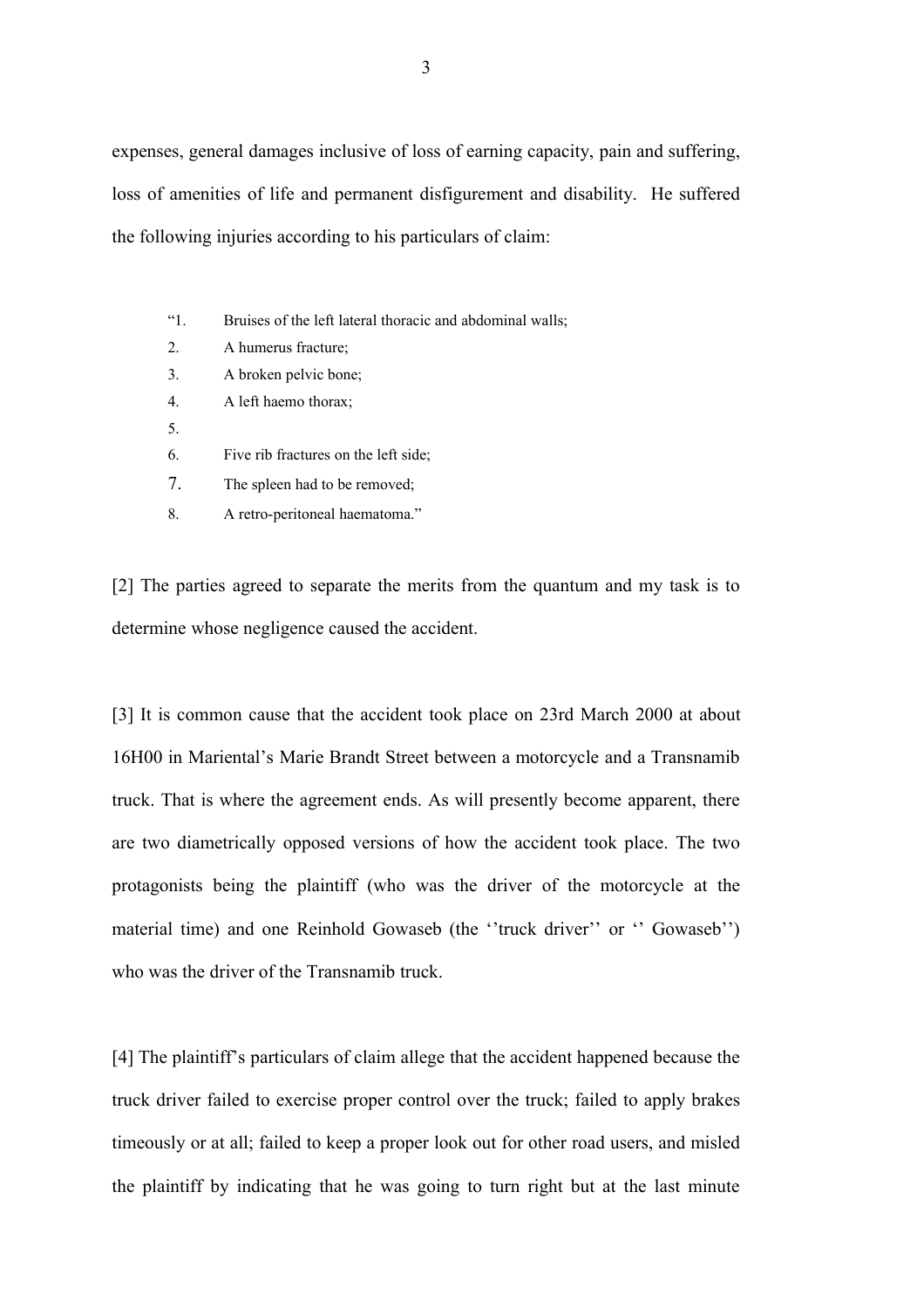turned to the left without warning the plaintiff, and thus colliding against the plaintiff's motorcycle which by then was attempting to pass the truck on the left. It is alleged that the truck driver could have averted the collision by the exercise of reasonable care.

[5] The defendant denies the particulars of negligence and counters that it was in fact the plaintiff who was negligent in that he sought to pass the truck to the left knowing that the truck driver had indicated that he was going to turn left; and that the plaintiff failed to keep a safe distance from the truck. Significantly, it is denied that there was a collision between the truck and the motorcycle and that it was the motorcycle driven by the plaintiff which collided against the truck. The defendant also denies that the plaintiff suffered any of the injuries He says he did.

[6] I will now summarise the protagonists' respective versions of how the accident happened: According to the plaintiff, it was just after 16H00 on the day of the accident when he was on his motorcycle proceeding from the Hardap Scheme towards the BI motor way which leads from Windhoek to Mariental, i.e. south to north. Where the road from the Hardap Scheme joins the BI he stopped as he saw a heavy truck approach. He saw that this was a Transnamib truck. The truck having passed, he turned into the BI and proceeded north to south following the truck towards the town of Mariental. When he entered Marie Brand Street in Mariental the truck was still in front. He testified that as he approached the point where Conradie Street joins Marie Brand, he saw the right indicator of the truck go on signalling that the truck would be turning to the right. He assumed that the truck was going to turn into Charney Street which runs between the Mariental Hotel and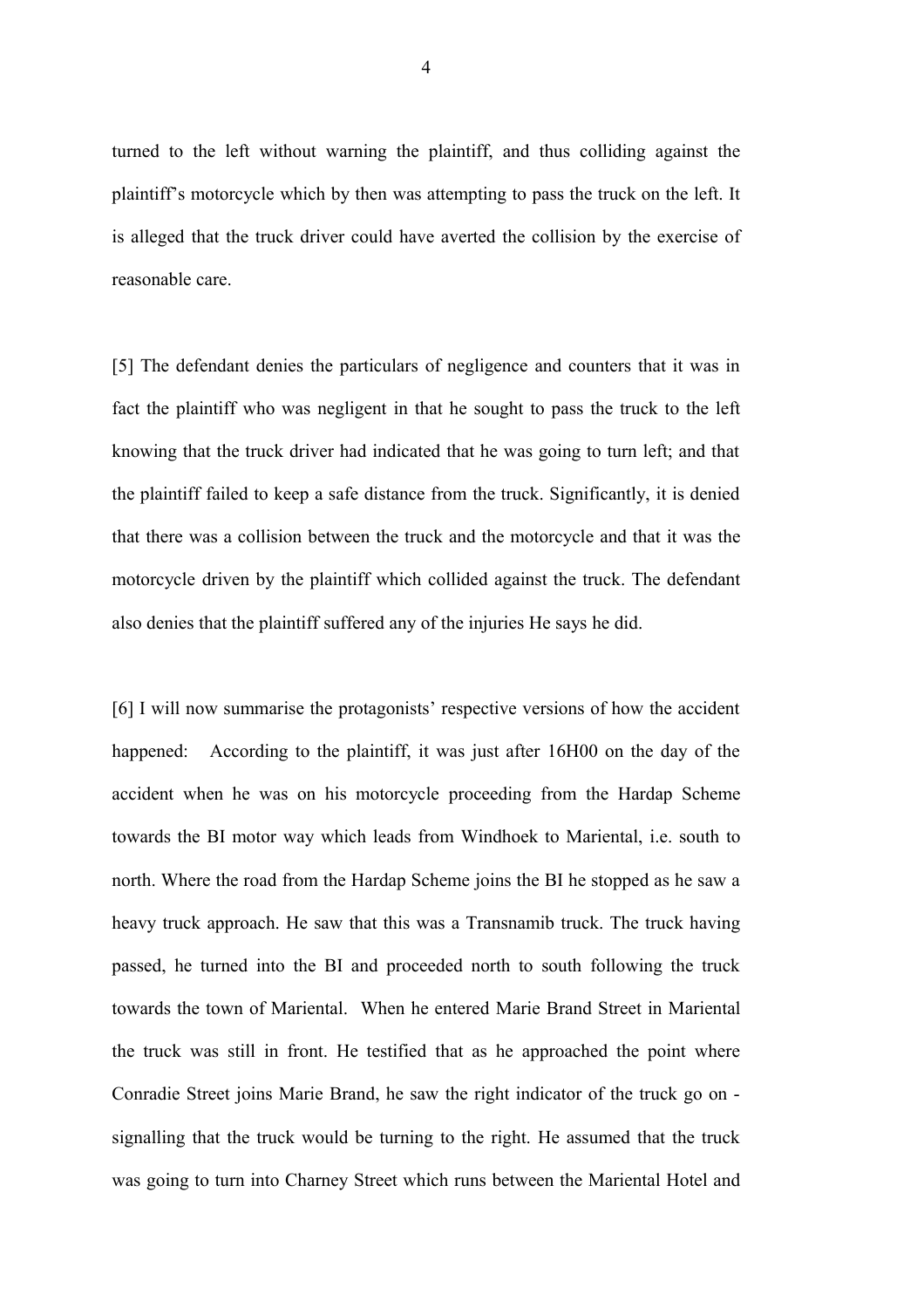Pep Stores as shown on the sketch-plan (exhibit "E") received in evidence. The truck then moved ''totally'' to the right lane while he proceeded in the left lane on Marie Brand.

[7] When he had just caught up with the truck and was parallel with it at about the area near the horse of the truck's rear wheel (he driving in the left lane and the truck in the right lane) he said he saw "something'' (which he thought was an indicator light showing the truck was turning left) and applied his brakes causing a skid mark of approximately 9 meters long. As he put it:

"I first thought it was the indicator sitting on the right top of the truck but there is no indicator on that door. It could have been the mirror when he turned left it made a flash, so I applied full brakes and then the truck started turning sharply to the left in my direction''.

[8] He testified that the motorcycle had come "nearly at standstill'' when the left bumper of the truck struck against the bike's fork. The impact threw him off the bike and he landed on his back close to the Transnamib depot entrance. The truck then drove over his body with the front left wheel. He lost consciousness and when he came to found himself under the truck's diff and the left rear double wheels of the truck's horse standing on his right leg. At that point one Peter Hamilton came and enquired about his well-being. Hamilton, he said, asked the truck's driver to move the truck slightly to release him (plaintiff) from the weight of the truck. The plaintiff also added that one Daantjie Louw arrived at the scene and asked if he was alright. He then passed out.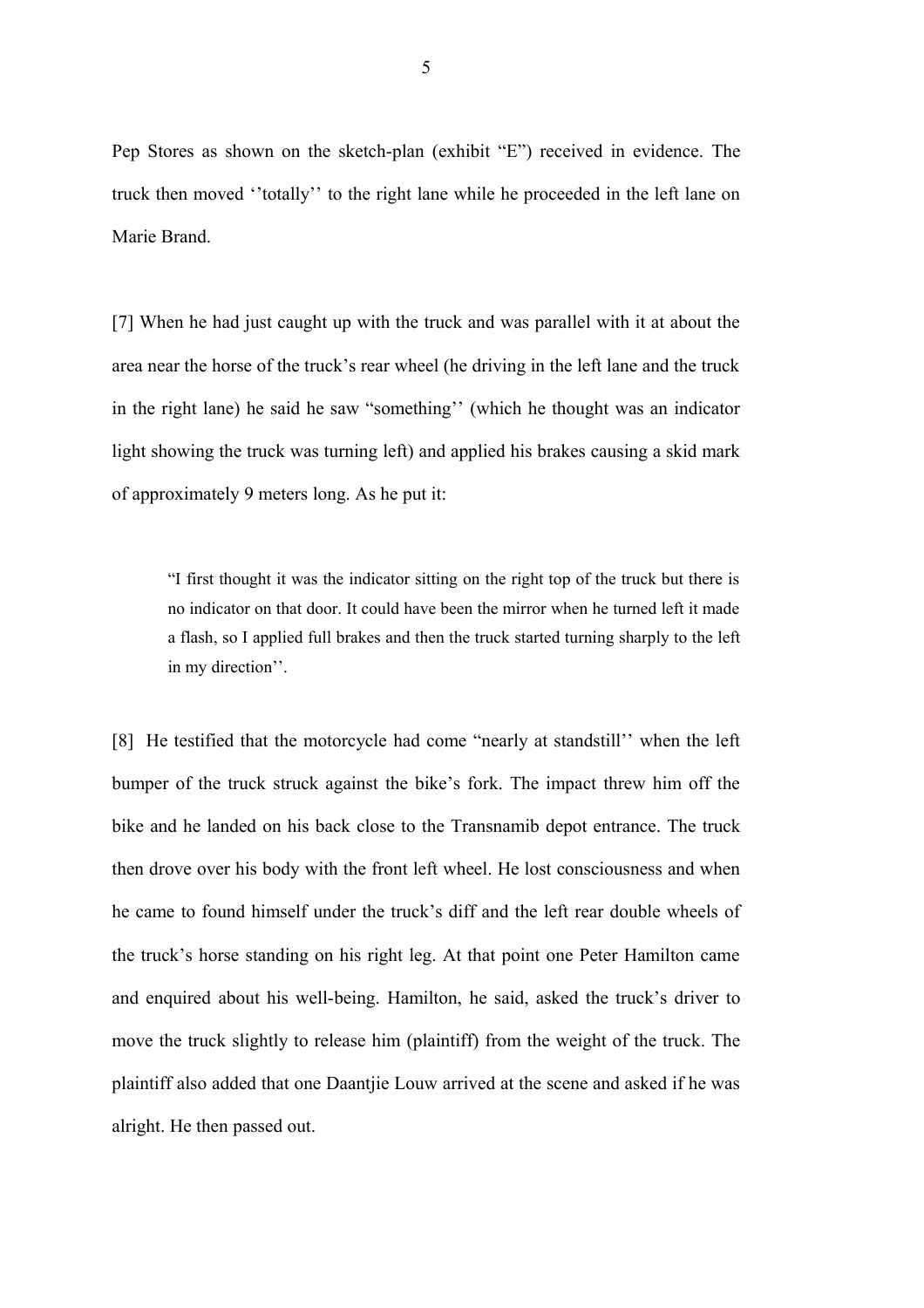[9] It is important to return to the matter of the movement of the truck before the accident happened. When asked by his counsel how much of the truck he saw move to the right as they proceeded on Marie Brand, the plaintiff elaborated as follows:

"I couldn't see the head; it was only the trailer because I was at the back of the trailer. So I saw the trailer started moving [totally] over to the right"

and very close to the parking bays fronting Pep Stores. He added that he was able to see a red car moving south to north in the right lane in the opposite direction.

[10] The plaintiff conceded that in order for the truck to have successfully turned into the Transnamib depot entrance to the left opposite Charney Street, it had to veer to the right lane

"because he had to drive there to get into the gate otherwise that vehicle cant turn there because the road is too narrow''.

[11] The plaintiff made two out-of-court statements after the accident. One as part of the criminal investigation in the wake of the accident, and the other to a traffic officer who was detailed to take particulars of the accident. At the trial he confirmed the contents of both statements as correct. The statements were received as exhibit B and C respectively. In the first statement he said that at about 50 meters before the entrance to the Transnamib depot, the truck driver switched on the right indicator and that the truck moved totally to the right. He said as he made ready to pass the truck to the left he: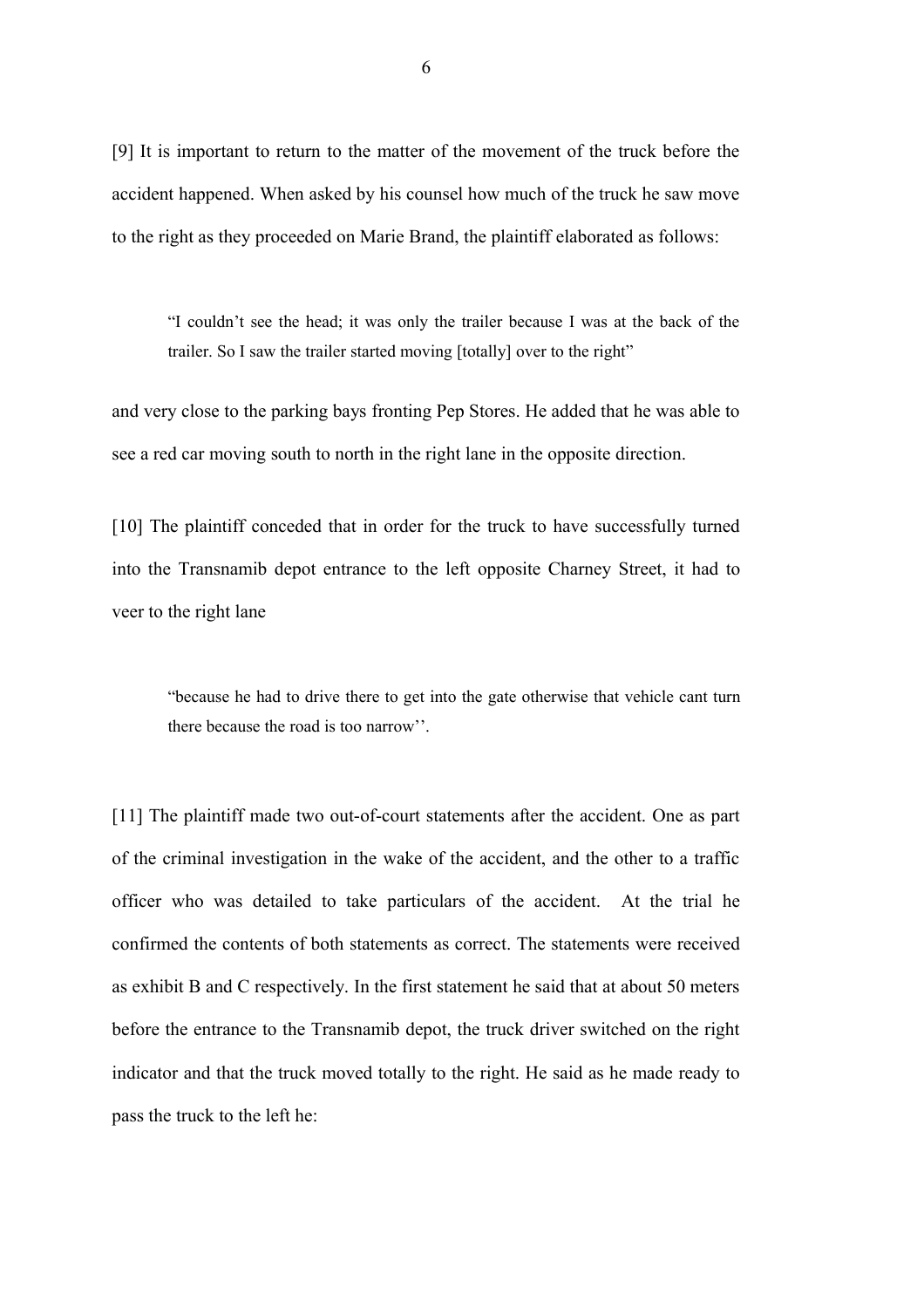"noticed on top of the left door that a light is indicating that the truck is turning to the left now. I applied brakes but it was in vain as the left wheel of the truck then struck the front wheel of the motor cycle". (My underlining)

Plaintiff's counsel's attempt to obtain greater clarity on this matter did not bear fruit.

[12] In the statement to the traffic officer the plaintiff said pretty much the same. That statement records in part:

"Motorcycle B was travelling north to south when A indicate a right turn and left its lane and proceed over to the right. When B bypassed, the motorcycle A put on his indicator to the left and hit B with the truck bumper and drove over B's driver with the left front wheel. (My underlining for emphasis)

[13] The common denominator in the two out-of-court statements is that the truck driver at some point indicated whilst in the right lane that he was going to turn left. This element is missing in the oral evidence under oath. In court the plaintiff said, as regards the "flash'' light, that he did not know what he saw just before the accident but in any event it was not the left indicator light.

[14] The plaintiff accepted that he could only have overtaken on the left if it was safe to do so and maintained that it was safe to do so when he did. He said that when he caught up with the truck there were 2½ meters separating the truck and the motorcycle. He said the following:

"Mr Hinda: But you agree with me that (intervention) --- If he wanted to turn, yes. Right, it would have to veer to the left in order to make that arch as a truck to turn into Charney Street?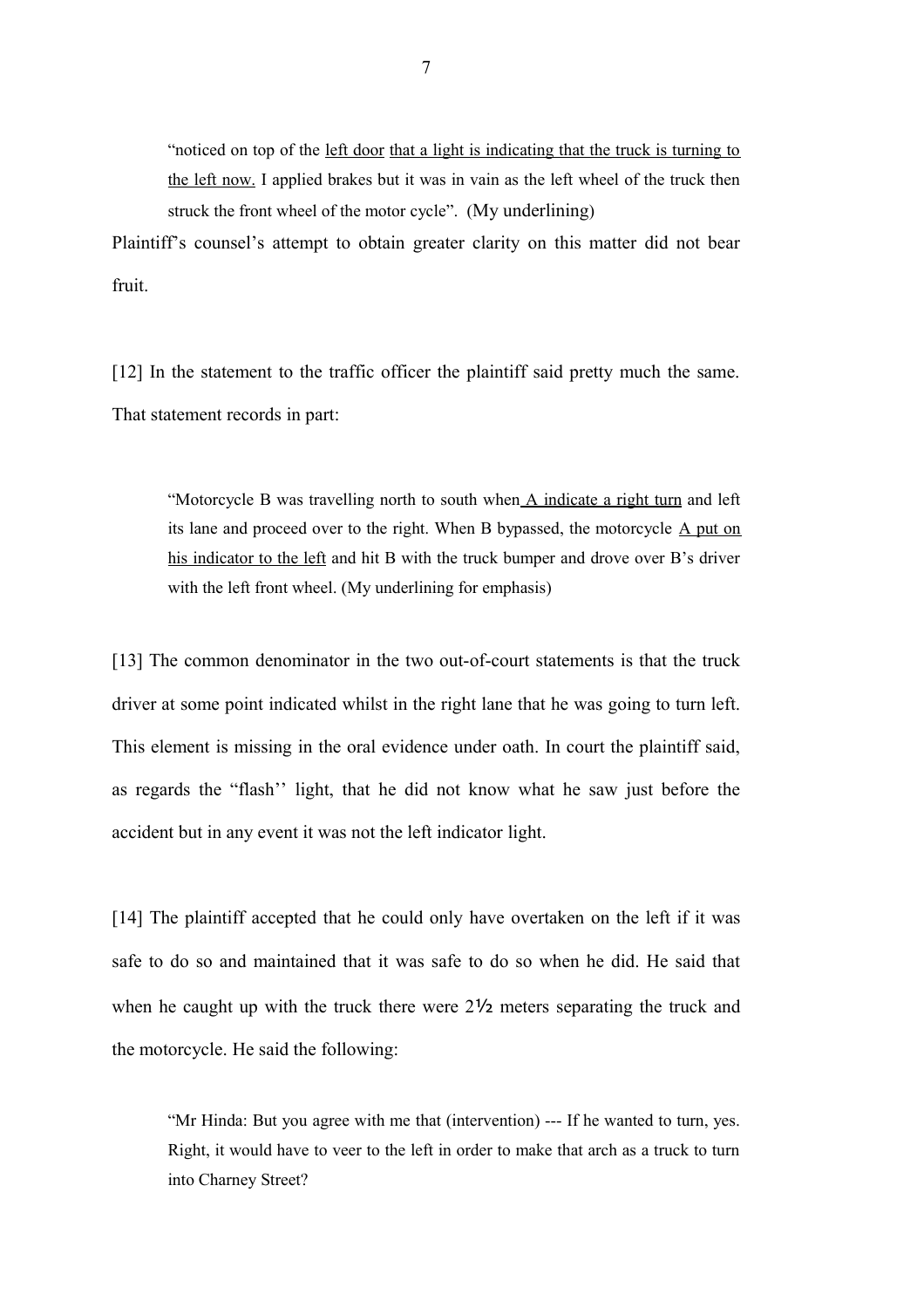A: Yes, he will have to.

Mr Hinda: And if the truck would have to turn into TransNamib yard that is on your left hand side (intervention)

Mr Hinda: That's right. The double entrance?

Correct. It is required to move little bit to the right in order to execute that arch and turn into TransNamib yard. That would be a fair assessment, isn't it?

A: A little bit, no Sir, but it will have to be turned into the right, ja. Mr Hinda: Yes, in order to make that arch?

A: To make that arch, ja." (My underlining)

[15] Yet later on he said:

"A: I didn't know then the logics of a vehicle that size had to go that side had to go that side to turn in at that gate or that street. He put his indicators onto the right, I passed because he go out on the right lane. I passed because he go on the right lane. I passed in the middle of the road I was just driving straight on. So I reacted on his indicators going to the right. I have got, at that moment, the logistics of or the sense to work out that such a big truck have to move over that side or on that side to turn because he showed he is going to turn to the right." (My Underlining)

[16] In cross-examination he also said:

'' A: 'There is no problem with that, the problem for this truck will be the trailer to get into that. That's why he was to veer. So the head, My Lord, is like a car. It can turn just like a car but to get your trailer into that gate that's why he had to veer to the right. Mr Hinda: But you agree with me that that day the trailer was part of the head? It was part of this motor vehicle?

A: Yes, it was part of that whole truck.

Mr Hinda: So the manoeuvring was necessary?

A: For him, yes, afterwards, I understand that."

 [17] The plaintiff called three witnesses: One was detective Warrant Officer Johannes Jacobus Le Roux based in Mariental. He was the Scene -of - Crime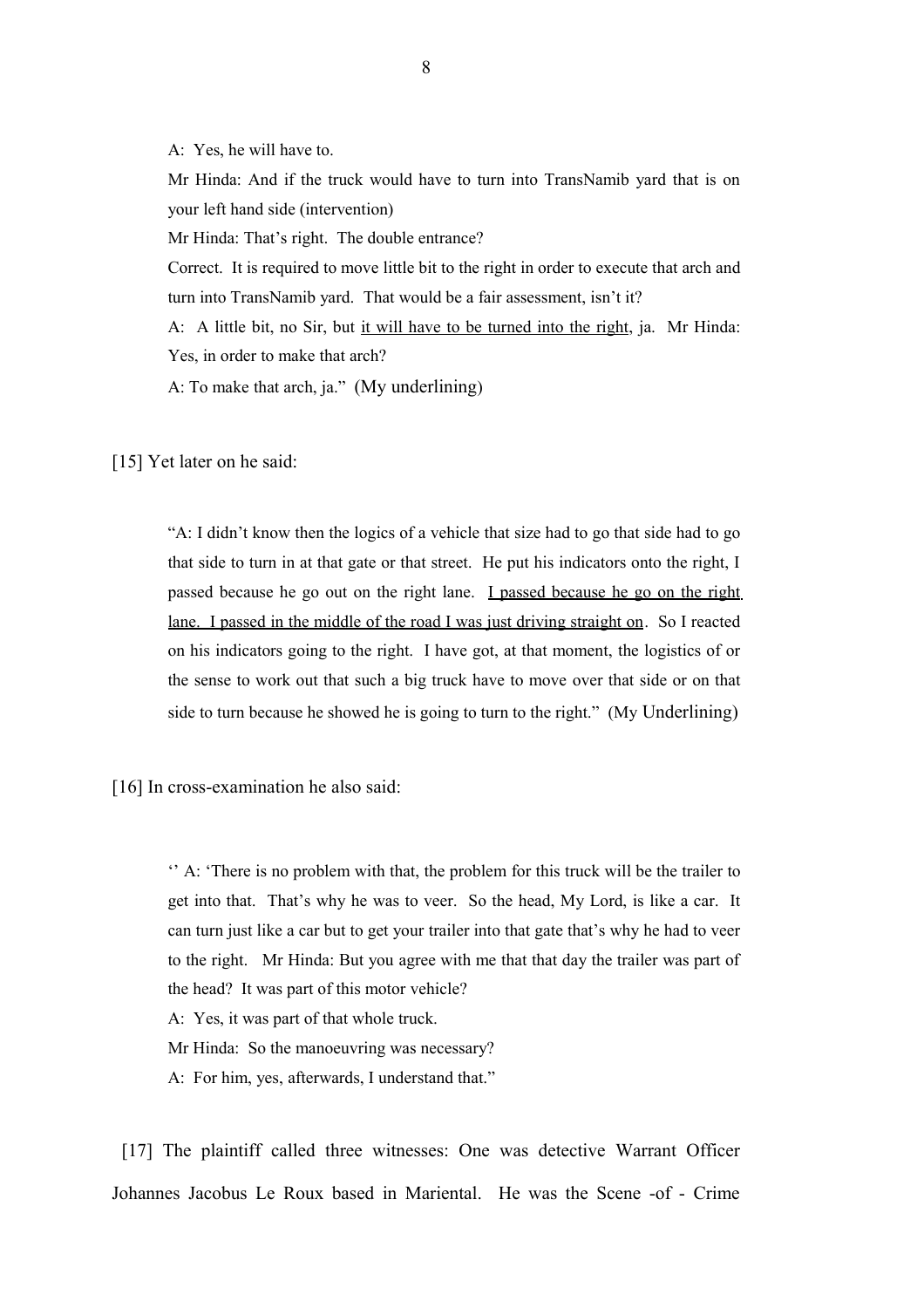Officer who made a sketch plan of the accident scene and prepared a photo plan of it. His version is that he prepared these two items based on pointings out made to him by one Constable Gariseb who has since left the Namibian Police Force. Le Roux came to the scene of the accident about 20 minutes past 16H00 after he received a report about the accident.

[18] It was when he came to the scene Le Roux says pointings out were done for him and he also met one Dantjie Louw who conveyed to him that just before the accident, the Transnamib truck which was involved in the accident was showing the right indicator light and when this was pointed out to him, the truck driver rushed back into the truck and changed to the left-hand indicator light. Under crossexamination Louw testified that he did not effect any arrest of the driver of the truck for doing what Dantjie Louw said he did following the suggestion by Mr Hinda for the defendant that such conduct would amount to obstruction and defeating the ends of justice. Le Roux not only made no such arrest but could also not explain why not. The inference that (even if it was reported to him) he did not take it seriously, is irresistible. The only significance I find in Le Roux's testimony is that he, as scene- of-crime officer, took the photo plan and drew the sketch plan which, there being no objection, were received in evidence as exhibits "A" and "B".

[19] Another witness for the plaintiff was Daniel Rossouw Louw, a resident grocer of Mariental. He testified that on the fateful day he was walking on a pavement in front of Mariental Hotel when he saw a Transnamib truck approach in the left lane of Marie Brand Street. As the truck came opposite Pep Stores, he testified, the truck signalled to turn right, and the horse moved "totally over the middle lane" to the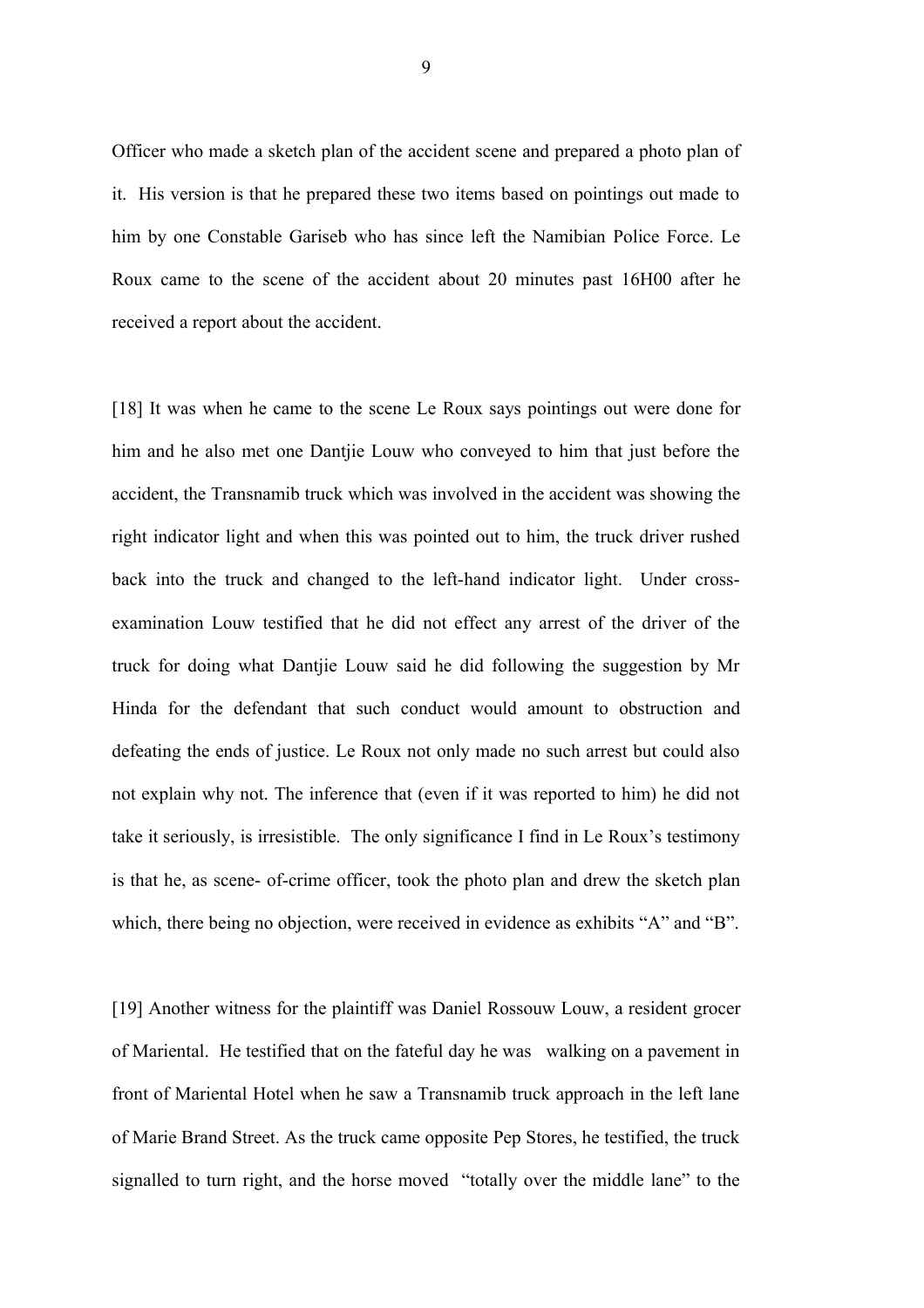right in order to turn into Charney Street. He added that, at that point, he stood still to allow the truck to turn into Charney Street, only to see the horse turn to the left towards the Transnamib gate, with its right indicator still on. Louw testified that he then heard a thumb sound. He walked towards the truck and under it saw the plaintiff and with the help of others pulled the plaintiff from under the truck. Louw said that he in anger asked the truck driver how he could indicate that he was turning right, turn right but suddenly make a turn to the left; whereupon the truck driver went back into the cabin of the truck and changed to the left indicator. He testified that he informed both Le Roux and Gariseb about what he saw with respect to the way the truck driver changed the indicator lights.

[20] In cross-examination, Louw repeatedly stated that he only saw the horse move to the right lane and that he never saw the trailer at all or in the right hand lane. Louw's evidence suggests that the truck was actually in the process of turning into Charney Street as the horse was facing directly in that direction. As he said in cross examination:

- "Q: I asked you whether the frontal part of the horse was facing Charney Street as if it was entering that? Was it facing Charney Street?
- A: That is correct, yes"

He testified that the horse then turned left towards the Transnamib entrance. He then saw the trailer for the first time and it "was not on the right hand side of the road." (My underlining for emphasis)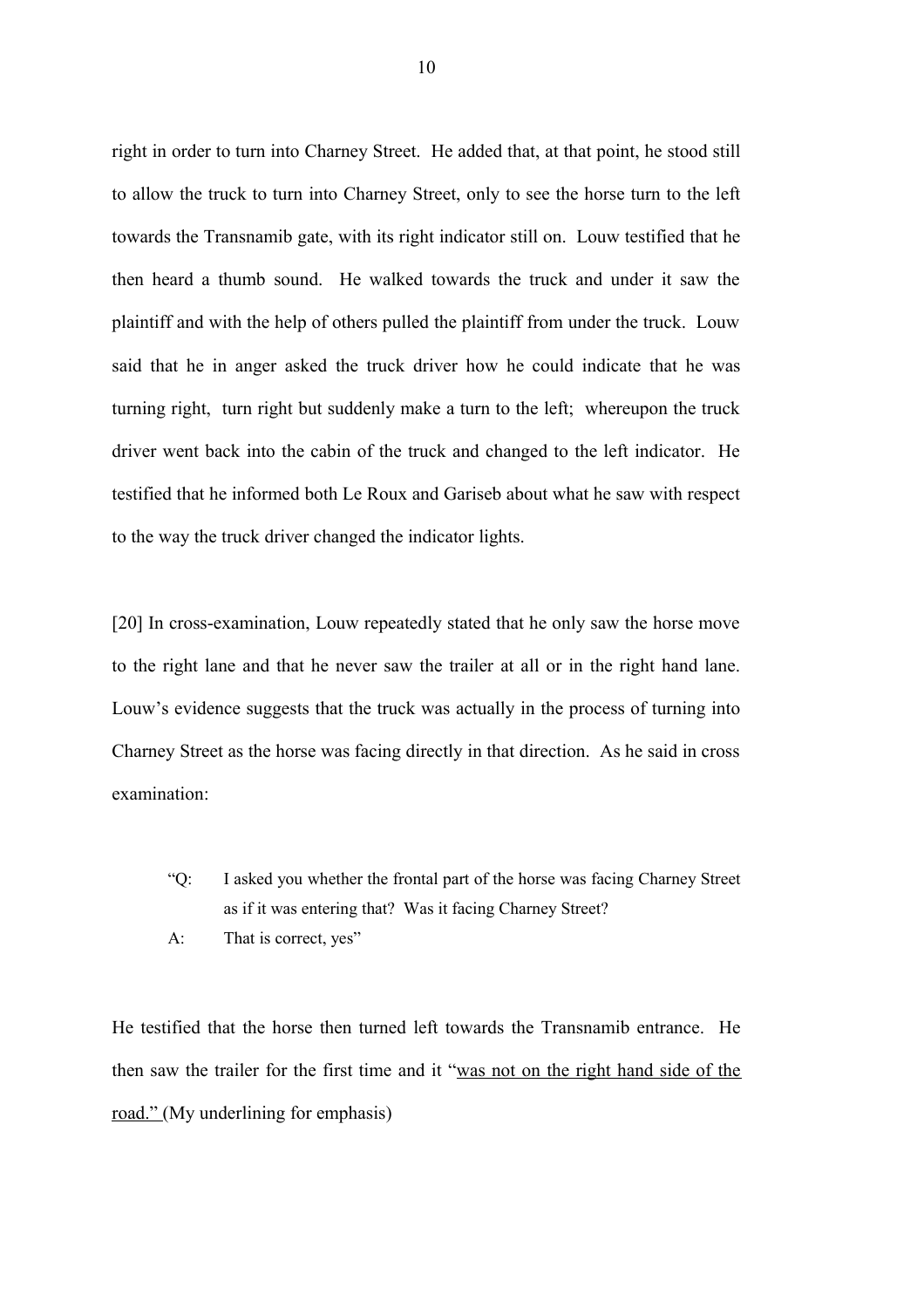[21] I have two problems with this evidence: the first is that it contradicts the plaintiff's version that the whole truck (horse and trailer) was (from about Conradie Street) on the right hand side which enabled the plaintiff to drive past on the left. Secondly, in suggesting that the horse faced Charney Street just before turning left, it flies in the face of the accepted reality that for the truck to make any turn it needed to have more space compared to an ordinary vehicle. How could the truck turn immediately to the left while facing Charney Street if that is the case? Louw was therefore not entirely truthful in his recounting of the events that led to the accident. The truck driver testified that he drove with the truck on that Street and made the same manoeuvre 4-10 times a day. It defies logic that he would have made the horse face towards Charney Street in the way described by Louw.

[22] The third witness for the plaintiff was Pieter Daniel Hamilton; also a Mariental resident and a garage owner. On the fateful day and about the time the accident happened, he had just parked his car next to Anneleen Book Shop on Marie Brand Street. He saw the truck driven by Gowaseb enter the town of Mariental from the northern direction. He then saw the truck (somewhere between the Shoe Shop and the Book Shop) move over the dotted white lane to the right hand lane of the road. He next testified as follows:

"I got the impression that this truck did two things. One, either swerved out for a vehicle that could be taken out of the parking place unexpectedly on the other side of the road or the driver's intention was to go to the right hand side make a right turn, may be at Charney Street, in a way to allow the vehicles that was at his back, to pass him on the left hand." (My underlining)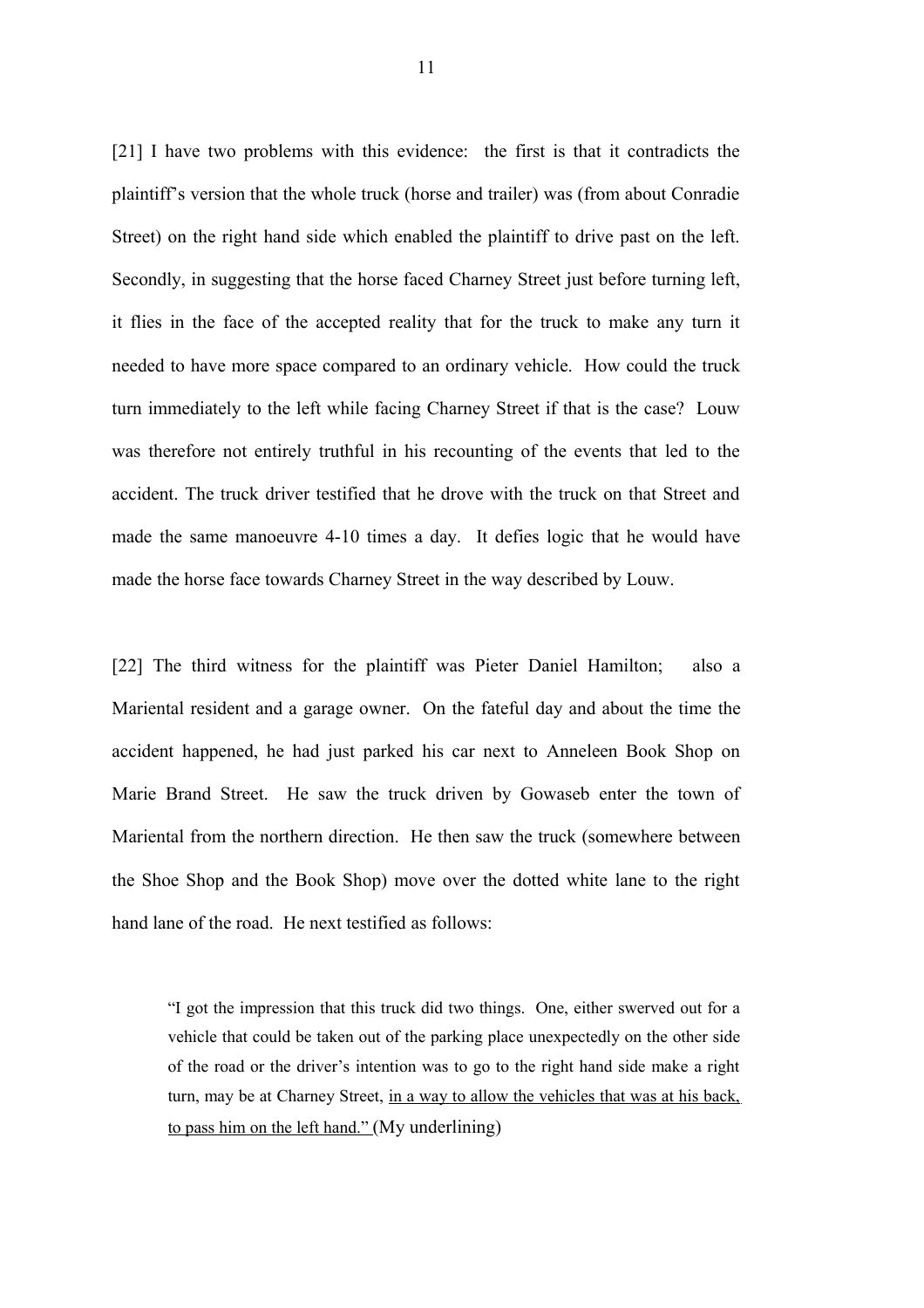[23] Hamilton testified that the horse of the truck was "over the right hand lane". He said that logic told him that the trailer has to follow the horse later on. He then entered the Book Shop and did not see what happened further on. He then heard screeching sound of tyres and a loud bang and the yelling of people. When he looked out of the Book Shop window he saw:

*"*this Transnamib truck was turning with its rear wheels into the entrance of Transnamib gate. Both of the wheels on the rampage, which is concrete, and the trailer more or less with its rear wheels, on the white lane, so it was across the road." (My underlining)

[24] Hamilton said that he saw a motorcycle under the truck and rushed to the truck. As he tried to establish if someone was under the truck, he "heard someone who was very, very angry about an indicator light."He looked around and saw no indicator light on. He was then under the truck on the left hand side of the truck. With the help of others he got the plaintiff out from under the truck. At some stage he saw the left hand indicator was on while when he first checked it was not on.

[25] In cross-examination he said when he reached the Book Shop the truck was between the Book Shop and the Hotel on the wrong side of the road. He did not see the motorbike behind the truck. Hamilton was extremely evasive when asked whether he saw the trailer on the "wrong" side of the road. He chose to answer the question in rather hypothetical and delphic terms such as the "trailer will follow", "the trailer is hooked directly on the horse, and so the point where the trailer is hooked must be on the wrong side of the road, because the horse is on the wrong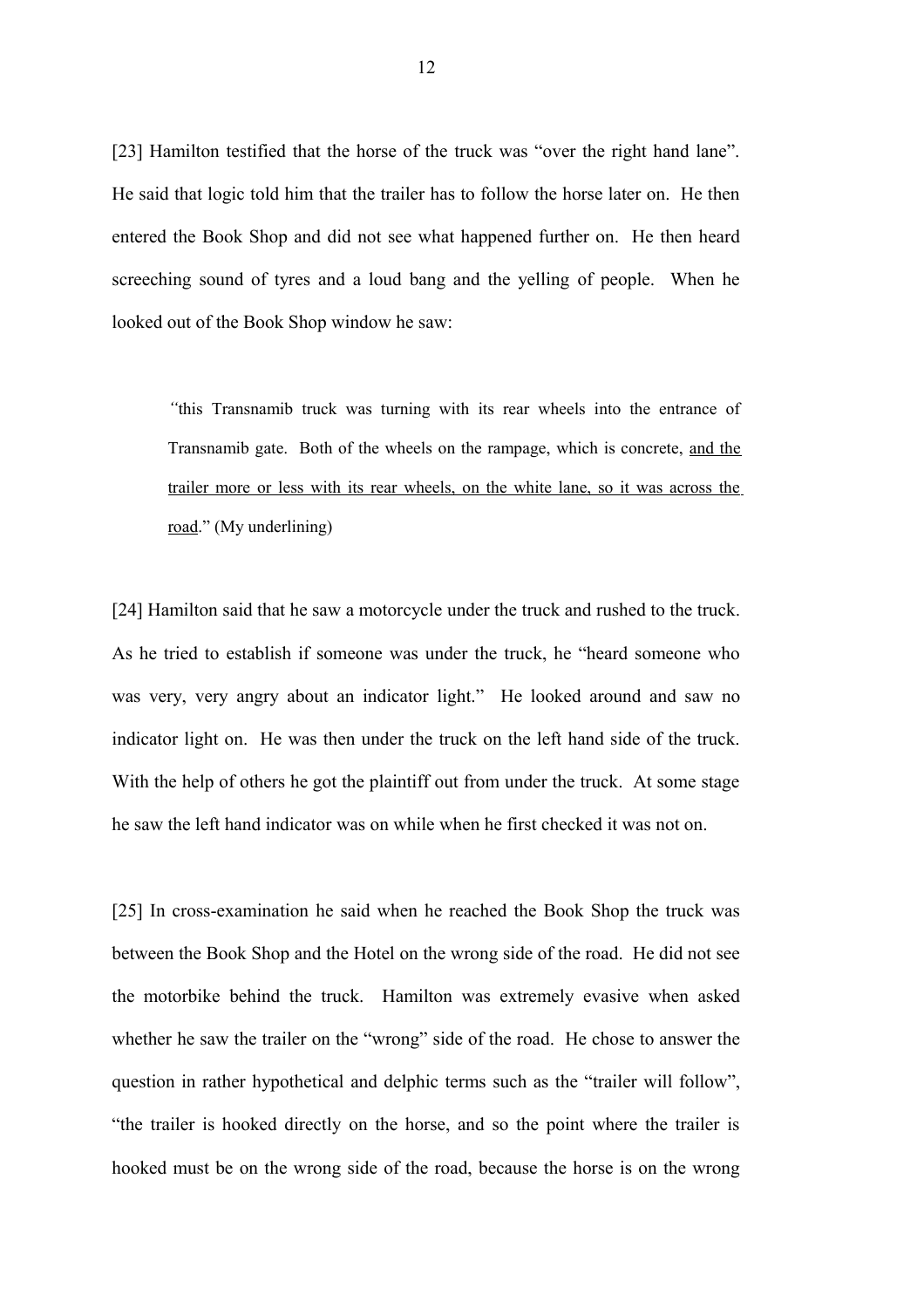side''. (With respect, this is meaningless verbiage not intended to assist the Court but to obfuscate issues).

[26] I found Hamilton a rather talkative and unhelpful witness who clearly intended to mould his evidence to place plaintiff's case in the best possible light. I will illustrate: When quizzed about overhearing someone talking about the indicator lights the following conversation took place:

- "Q: Is what you told His Lorship today. You just heard somebody talking about the indicator lights that's all?
- A: Ja, the indicator lights that are off or something like that or not working or, I, that guy was angry about the indicators.
- Q: You can't remember?
- A: Wait, wait, give me a moment, please give me a moment. I have to recall what it was about, why was he so angry about the indicator, give me a chance. It was something like the [damn] indicator off or on the wrong side on or something like that. That [damn] indicator off or on I can't remember exactly what it is."

This while from his evidence in chief I got the clear impression that he was conveying to me that he heard someone complain about indicators; he then checked (as he was standing close to the left indicator of the truck) and did not see any indicator on. When he later came back from the motorbike he saw that the truck's left indicator was on. He was indubitably implying that there was tampering with the indicator lights of the truck. What he now says in cross-examination is not as definitive.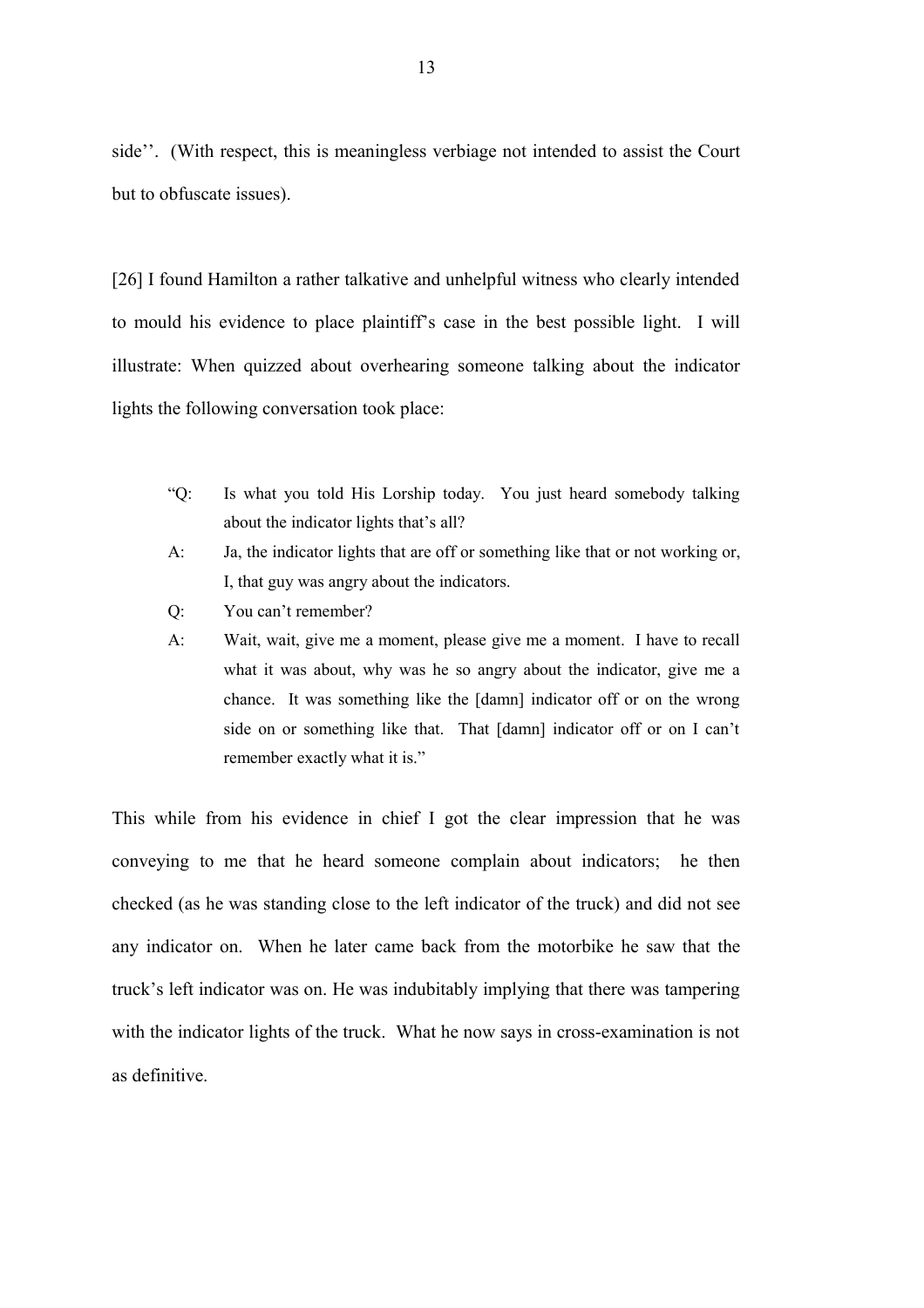[27] When asked whether he checked (at the time when he said he did not see an indictor light to the left of the truck flashing) if the right indicator light was not on (in view of his curiosity aroused by the person he said he heard talking about indicator lights) Hamilton gave the following extraordinarily evasive answer:

"A flasher light is or an indicator light is one moment on, the next moment off, one moment on the next moment off, so what's the possibility that I missed it when it was off, so I think I made myself quite clear when I said I could have missed it, because one moment it is on the next moment it is off, the next moment it is on (intervention)

Mr Hinda: You made yourself clear that you may have?

A: The next moment, one moment it is on then it's off, then it's on again then it's off again then it's on again then it's off again so what's the possibility that I could miss it when it goes off.

Mr Hinda: You tell me.

A: Because it is working on and off, on and off.

Mr Hinda: So you are saying that you, it is possible that it was on but you may have missed it whilst it was off. Is that what you are saying?  $A \cdot Ia$ "

[28] Hamilton, I regret to say, left me with the uncomfortable feeling (from his demeanour) of a man who did not appreciate sufficiently the solemnity of the occasion and the gravity of judicial proceedings. I therefore find it unsafe to rely on his evidence in so far as it was intended to buttress the allegation that the truck driver tampered with the indicator lights after the accident.

#### *The defendant's case*

[29] Reinhold Gowaseb (the truck driver) testified on behalf of the defendant. He said that he had received 2 months training skills in 'defensive driving' as a truck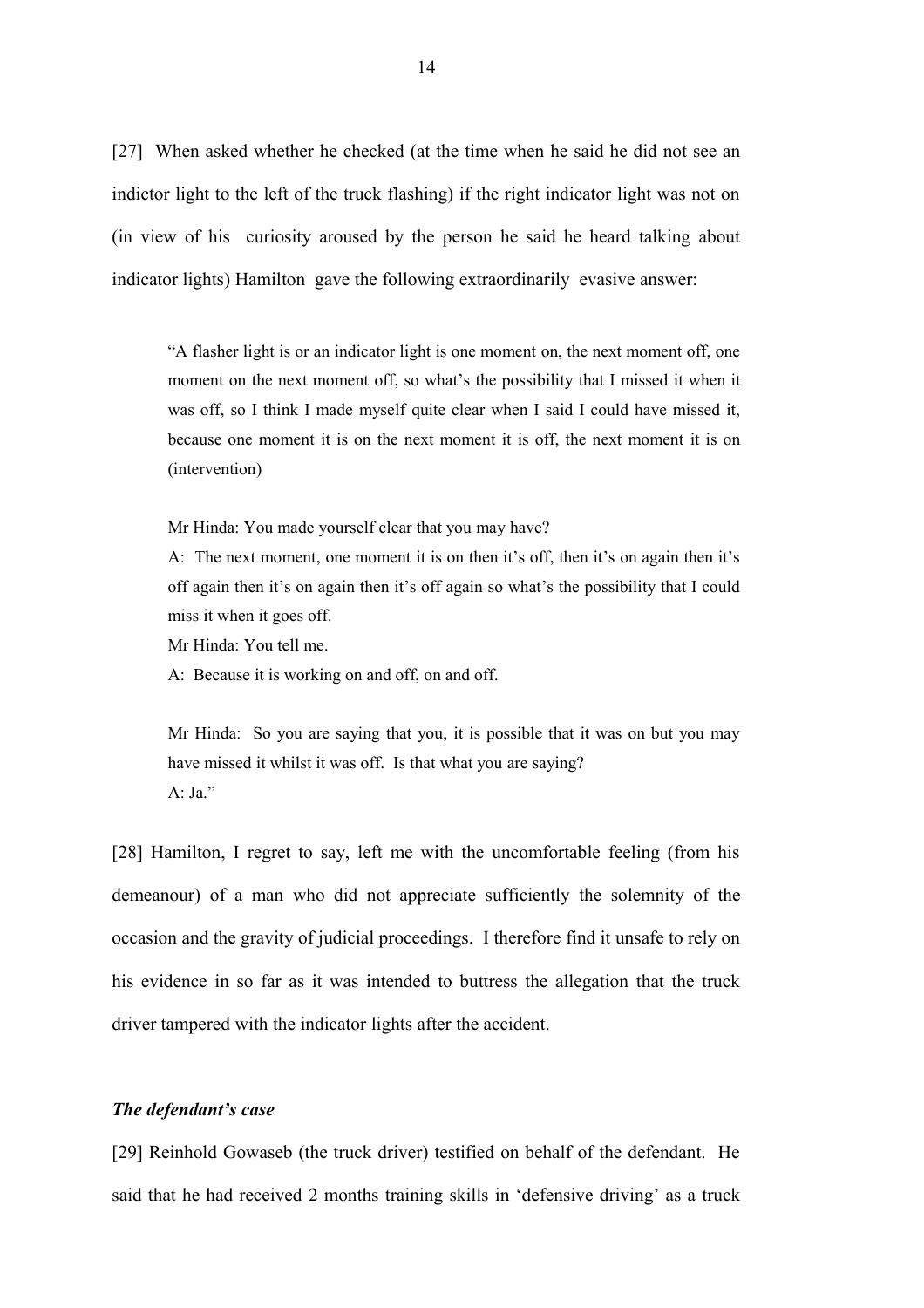driver, repeated thereafter yearly. He was at the material time employed by Transnamib as a driver and based in Mariental. He had lived in Mariental for 3 years and had driven on Marie Brand Street many times doing the same manoeuvre he was involved in when the accident happened. He saw the plaintiff's motorbike at the junction of the road from Hardap Scheme and the BI. He was aware that the motorbike joined on the BI and was driving behind the truck towards the town of Mariental. Approaching Mariental, he turned into Marie Brand Street. As he approached the entrance to the Transnamib depot, he checked in his mirrors, saw nothing behind, and signalled his intention to turn left, slowed down and veered the horse to the right and turned to the left. He added:

"The horse and the trailer, they are long things. You cannot just turn like as if you turn with a small car, you must swerve a bit and then you turn in. If you turn as if you turn with a small car, then I will bump all the other things with the back side of the car, because it is long, the trailer."

[30] Gowaseb testified that as the truck's horse entered the Transnamib depot, he heard a thumb sound as if "something was bumped into" and the screams of people. He said that he then immediately applied the brakes. He also heard somebody exclaim "Eina" to signify that they had been injured. He alighted from the truck and then saw the plaintiff under the truck. Someone asked him to move the truck so the plaintiff could come loose. He did so. The plaintiff was pulled out from under the truck and loaded on to an ambulance. He denied that he indicated that he was turning into the right lane just after he passed Conradie Street. He also denied that he had moved the truck "totally" to the right just after passing Conradie Street. He said it was not possible for him to drive on the right side whilst cars were approaching in the opposite direction in the lane to his right, adding there were in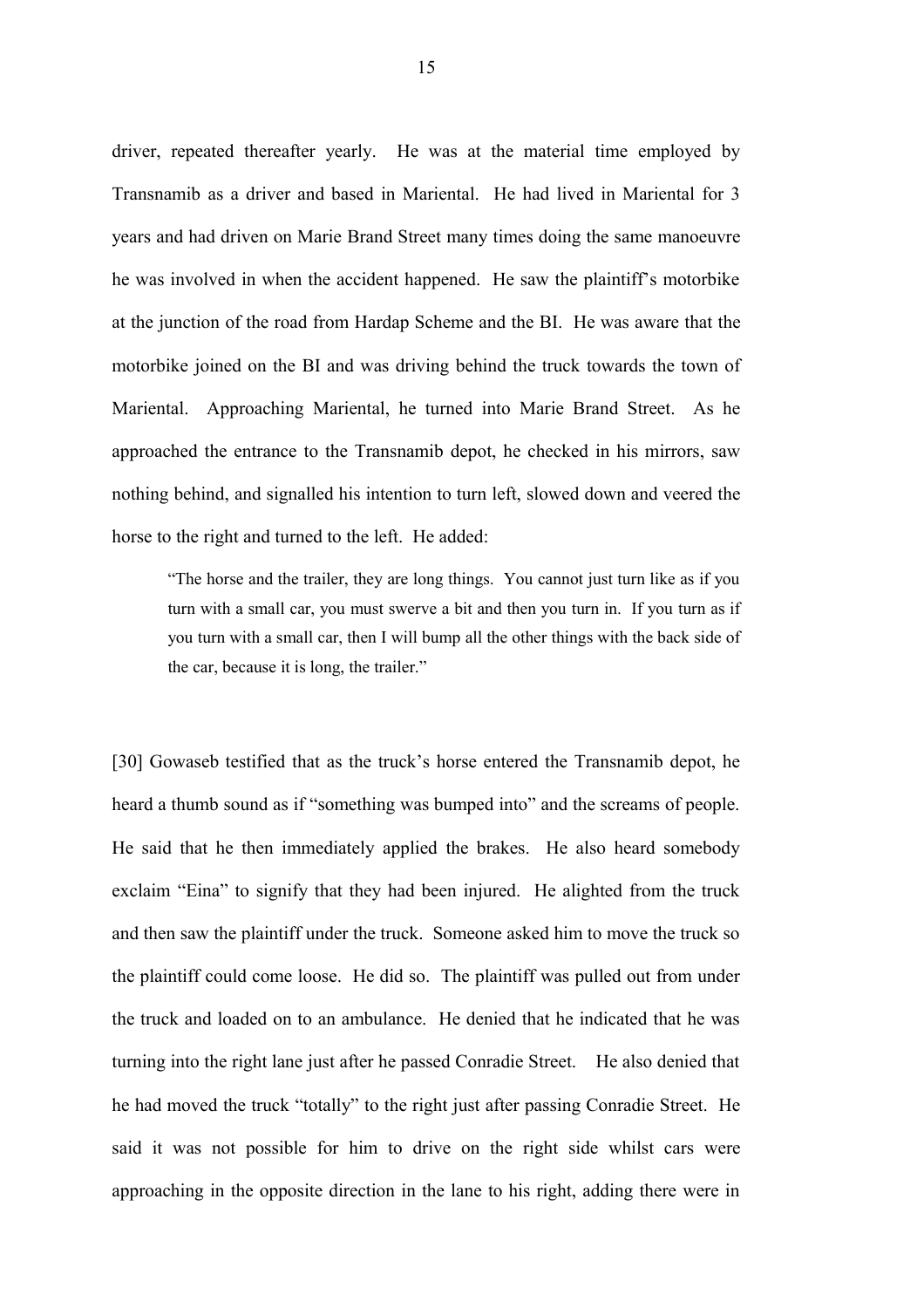fact cars moving in the right hand lane. He said that had he actually been driving in the right hand lane as alleged, the motorbike could have passed with ease on the left lane.

[31] Gowaseb also denied Louw's allegation that the horse was facing Charney Street just before he made the arch-turn to the left. He said if indeed that was the case, the truck would have made a jack- knife and the trailer and the horse would then collide against each other. He denied being confronted by Louw about the fact that his right indicator light was on when he turned to the right and rushing back into the truck to change it to the left. Gowaseb said he was unable to say which parts of the truck and the motorbike collided against each other. He said though that if, as suggested by the plaintiff, the front left part of the horse rammed against the motorbike's fork, he never saw such a thing. He also denied that the left front wheel of the horse struck the wheel of the motorcycle. He also denied that the point of impact was point D in photo No. 2 of the photo plan. He stated that the "flash" referred to by the plaintiff just before the accident would have been the left hand indicator of the truck as from that position the plaintiff could not have seen the right hand indicator.

[32] Gowaseb testified that just before he turned into the Transnamib depot, he checked in the mirrors and did not notice the motorbike behind him. He said that he looked into the mirrors, realised it was safe and then swerved the horse "a bit to the right side" and then started to turn to the left to enter the Transnamib depot. He testified that it was impossible for the trailer to have veered to the right together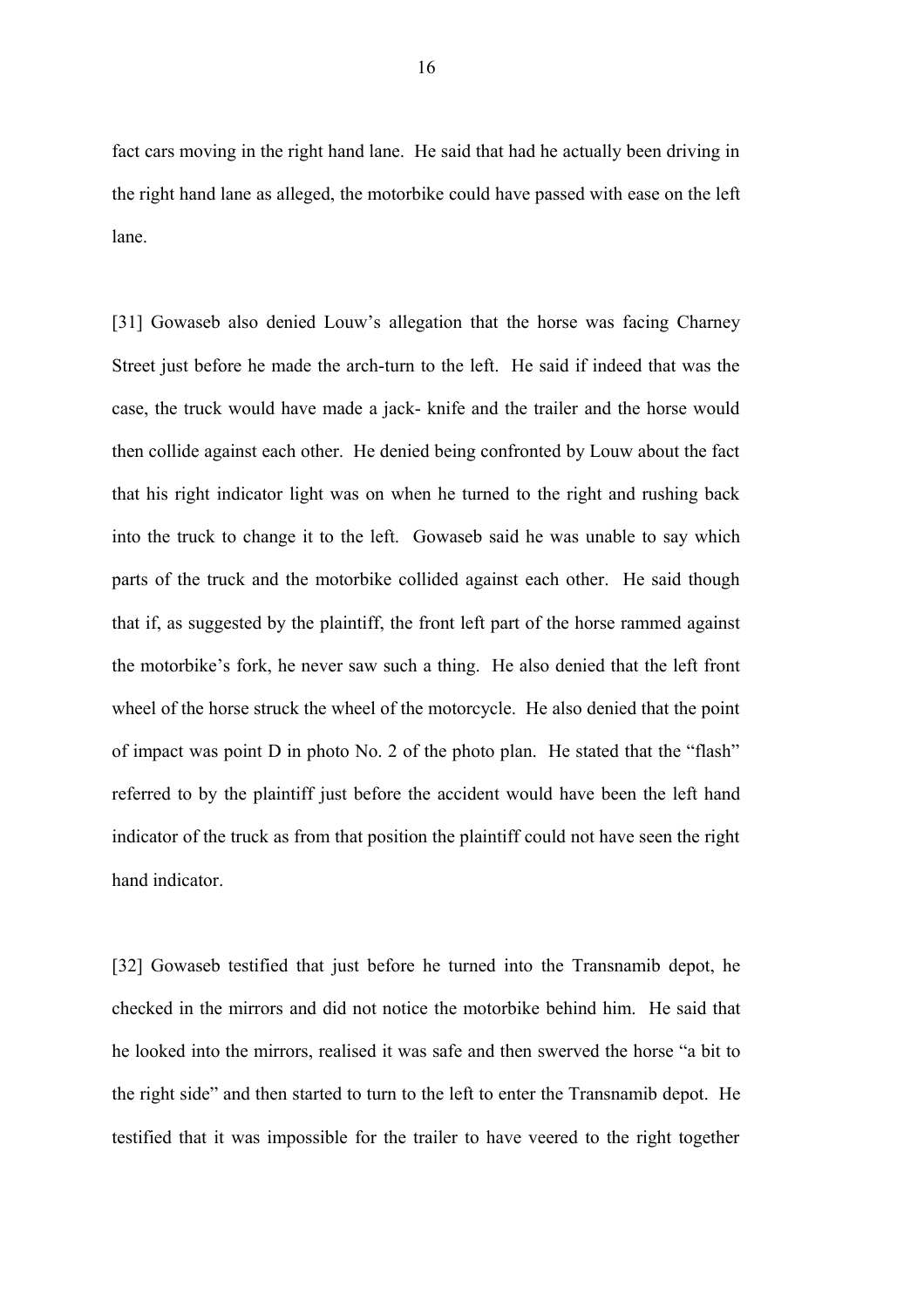with the horse, suggesting that the trailer had remained in the left hand lane when the horse moved to the right.

[33] In cross-examination, Gowaseb stated that he knew that the motorbike was behind him when he entered Marie Brand Street. Gowaseb repeated in crossexamination that he signalled a turn to the left (not the right as alleged) just after the horse had almost passed Conradie Street. He then slowed down, and swerved slightly to the right. He explained further that he moved the horse slightly to the right opposite Charney Street (which faces the Transnamib depot entrance). From the sketch he drew on exhibit E, the horse had only marginally moved on to the right lane while the trailer remained in the left lane. He said that at the time he moved to the right he did not observe the motorbike, either to the left or right of him. He said that at the point where he turned to the right it was not possible for him to see something in the left mirror.

[34] There was some debate between Ms Chase and Gowaseb whether or not the way in which the witness described the manoeuvre he made to enter the Transnamib yard was possible, Ms Chase suggesting to him that

"to make a left turn at the angel you would almost have to make a complete circle to the left turn and you would actually have to turn to be straight in the Transnamib yard. The angle in which you are testifying that you took the left turn is too sharp for you to have turned left into Transnamib yard. You would be forced at his angle to turn a little bit right to correct the horse slightly …".

[35] Ms Chase suggested to the witness that in order to make this manoeuvre, the truck driver had to veer towards the right well before he reached Charney Street.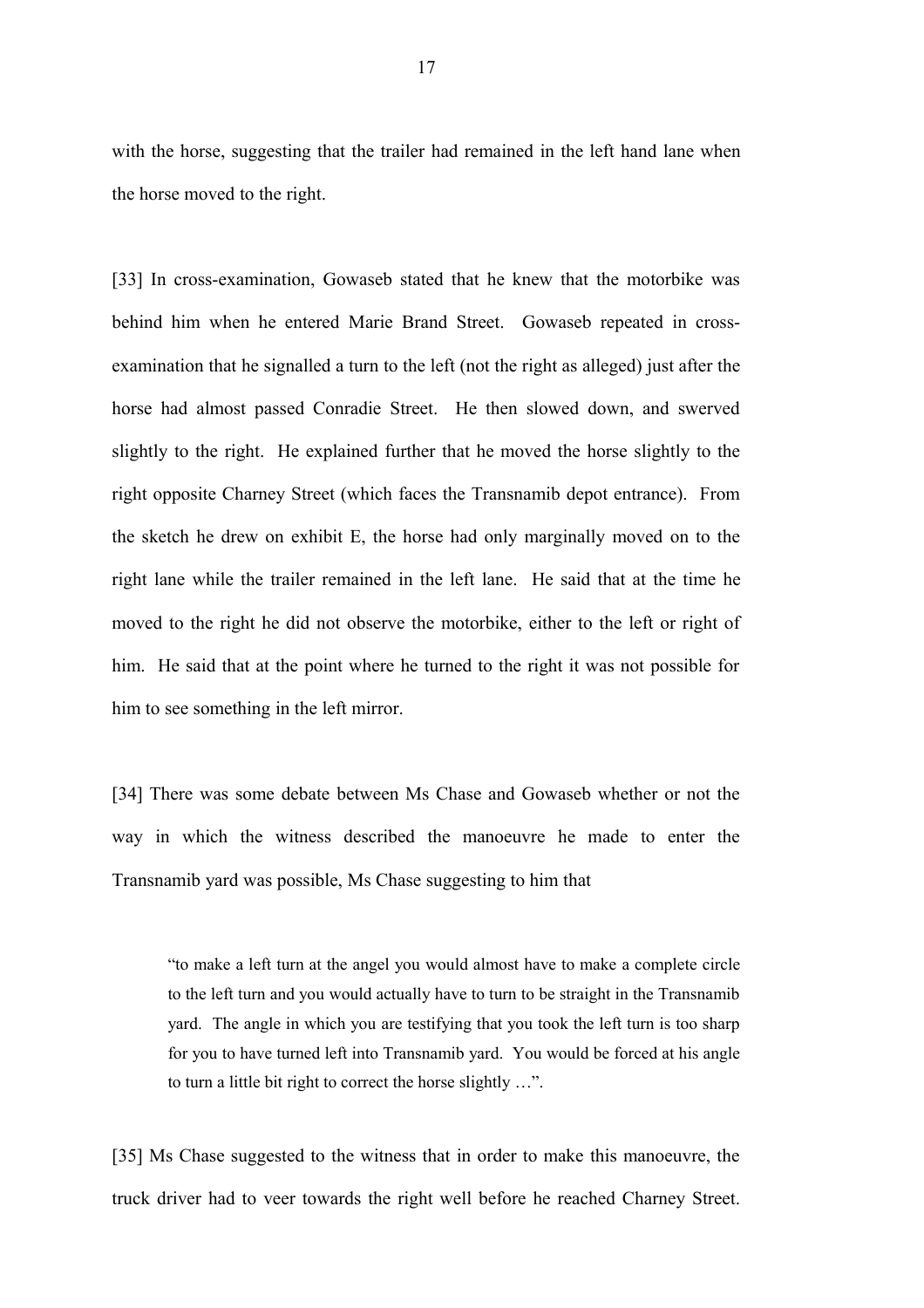No expert evidence having been led to guide me on how in such circumstances this particular articulated truck would function, I am unable to resolve this aspect in favour of the plaintiff. (I had expressed my concern to the parties about the fact that no expert evidence was led in this matter.)

[36] Gowaseb was referred to a statement he made under oath 28 days after the accident in which he made no reference to hearing a thumb against the lorry at the time of the accident. Gowaseb denied the suggestion that at some stage the "entire horse was on the right hand side of the road and at some point later the trailer was also on, entirely the right hand side of the road before you executed the left turn into Transnamib." He testified:

"And if it is the case that I was driving on the right hand side and entered Transnamib yard, then the truck would have been in a straight line or nearly a straight line as if I am entering Transnamib yard from Charney Street."

[37] Although in cross-examination by Mr Hinda for the defendant it was put to the plaintiff that the motorbike bumped into the trailer at the rear, Gowaseb in his own cross-examination said he did not know if the motorbike bumped into the trailer in that way. Ms Chase pointed out to Gowaseb that in both his out-of-court statements he had said that the motorbike bumped against the trailer. He was however emphatic in his denial that the fork of the motorbike hit the front bumper of the truck. He also denied the plaintiff's evidence that at the point of impact he and the plaintiff looked at each other directly in the eyes. He also denied driving over the plaintiff. He conceded that he was aware, when he turned into Marie Brand Street,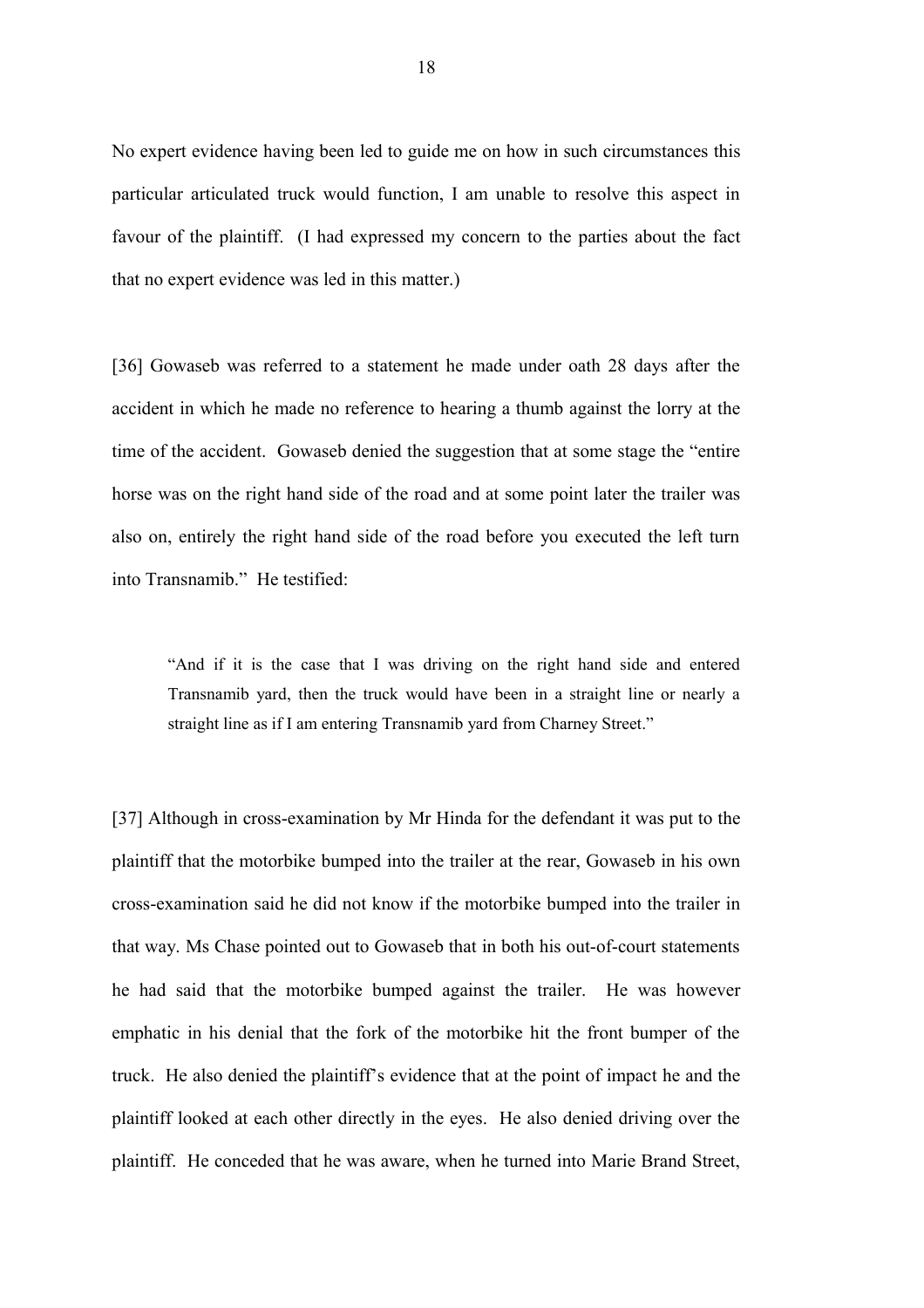that the motorbike was behind him. He also conceded that before he signalled to make a turn to the left, he did not see the motorbike in the mirror and thought it was "behind the truck, in the middle." He disputed that the rules of the road

"require that when you are going to execute a left turn, you need to guard against the possibility of an unseen vehicle, particularly a motorcycle, which may be passing on your left at a critical stage of your manoeuvre?"

[38] Having conceded that he knew there was a motorcycle behind him, Gowaseb was asked:

- "Q: Yet before you executed your left turn, you didn't stop to check whether it was safe for you to make a left turn.
- A: There was no reason for me to stop and to make sure."

Ms Chase suggested to Gowaseb the point at which he should have stopped to make sure everything was safe before he turned into the Transnamib depot. She said and he answered:

"Q: When you executed the left hand turn with your horse, you initially testified that the horse was a little bit to the right, over the middle line, facing Mariental (sic) and Charney Street. At some point the horse comes this way before you cross to the left. At some point the horse turns back towards the street you are turning into?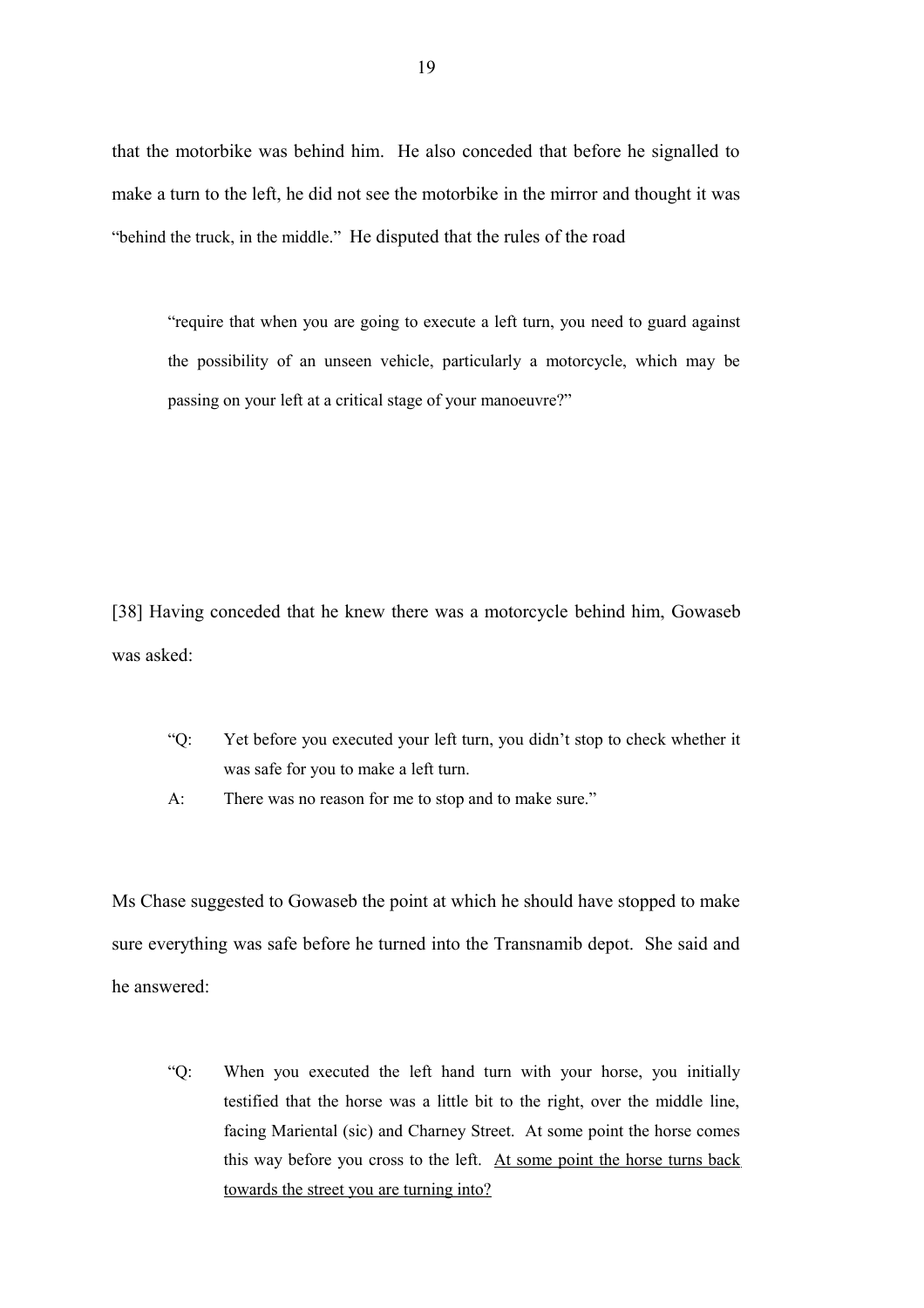- A: That is correct.
- Q: And that is the point I put to you, you should have stopped to make sure that it was safe for you to turn left?
- A: There is nothing like that. If I look in my mirrors, if I see that everything is safe, I just turn in there, there is no way for me to stop because I have already seen that everything is safe, so I just have to turn in." (My underlining for emphasis)

[39] Clearly Gowaseb cannot be right. In any event, it does not explain the fact that Gowaseb was aware that the motorbike was behind him and needed to be accounted for before he turned to the left; especially because he almost in the same breath conceded that:

"If you look in your mirror, you can see anything on the sides of your, you can see the sides of the truck but you cannot see something which is behind the truck".

Precisely because of that the obligation, as put to him by Ms Chase, is so valid. (*Voortrekker Apteek v Serfontein* 1979 (3) SA 906(O).)

[40] Ms Chase also correctly agreed with Gowaseb that the motorbike driver in the circumstances had the duty to stop when Gowaseb made the manoeuvre he did and also correctly pointed out to him that that did not excuse him from his responsibility to make sure it was safe before he turned into the Transnamib yard.

[41] Gowaseb said that the fact that he did not see the motorbike was perhaps because it was too close – implying that the motorbike was not keeping a safe following distance.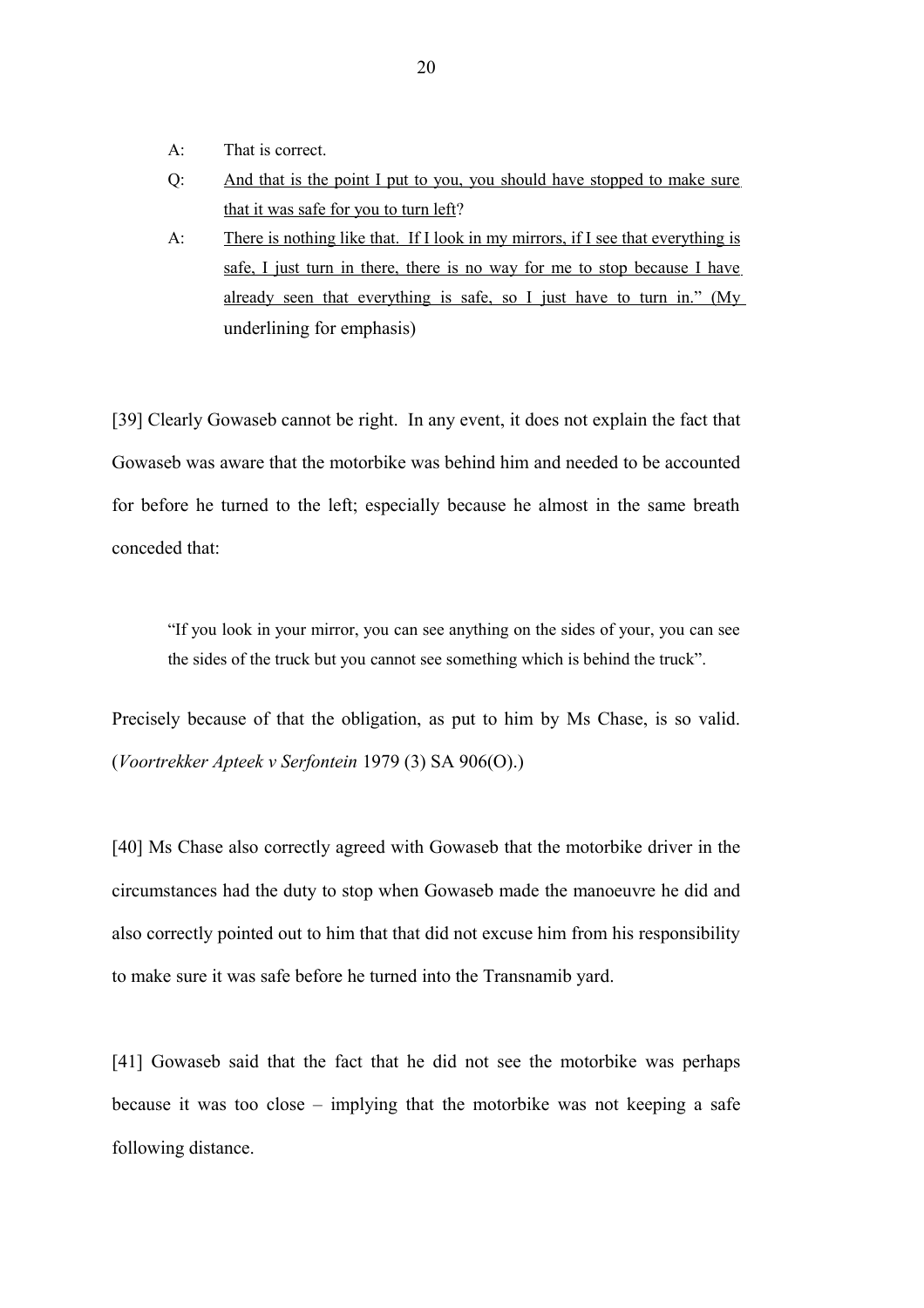[42] Gowaseb denied Hamilton's suggestion that after the accident and as the plaintiff lay under the horse, the left indicator light of the truck was not "flashing" at all. He also denied Hamilton's suggestion that the left indicator light only started to flash after the plaintiff was pulled from under the horse. He also denied the proposition that Louw came to confront him in these words:

"What the hell do you think you are doing? You were indicating to turn right but you are turning left?"

[43] Gowaseb also denied Louw's suggestion that the horse of the truck had moved totally to the right hand lane just at the end of Pep Stores with the truck's right hand indicator on.

[44] Joseph Seibeb then testified on behalf of the defendant. At the date of the accident he was working at B&C Funerals in Mariental, situated in the Transnamib yard. On the  $23<sup>rd</sup>$  of March at about 16h00 he was inside his office looking through the window in the direction of Pep Stores on Marie Brand Street at about 10 to 20 metres from the Transnamib depot yard. He said Pep Stores is located opposite the Transnamib gate. He said he saw a Transnamib truck enter the yard of Transnamib with its left hand indicator on and he then saw the motorbike enter from the left. Thereafter, he heard the motorbike brake and observed the motorbike bump against the trailer of the truck. Seibeb testified that the motorbike was moving at high speed when the accident happened. Seibeb also said he never heard Louw mention anything about the indicator lights in his presence.

[45] In cross-examination Seibeb stated that the left hand indicator of the truck started showing when it came in the vicinity of the Bookshop and Pep Stores. He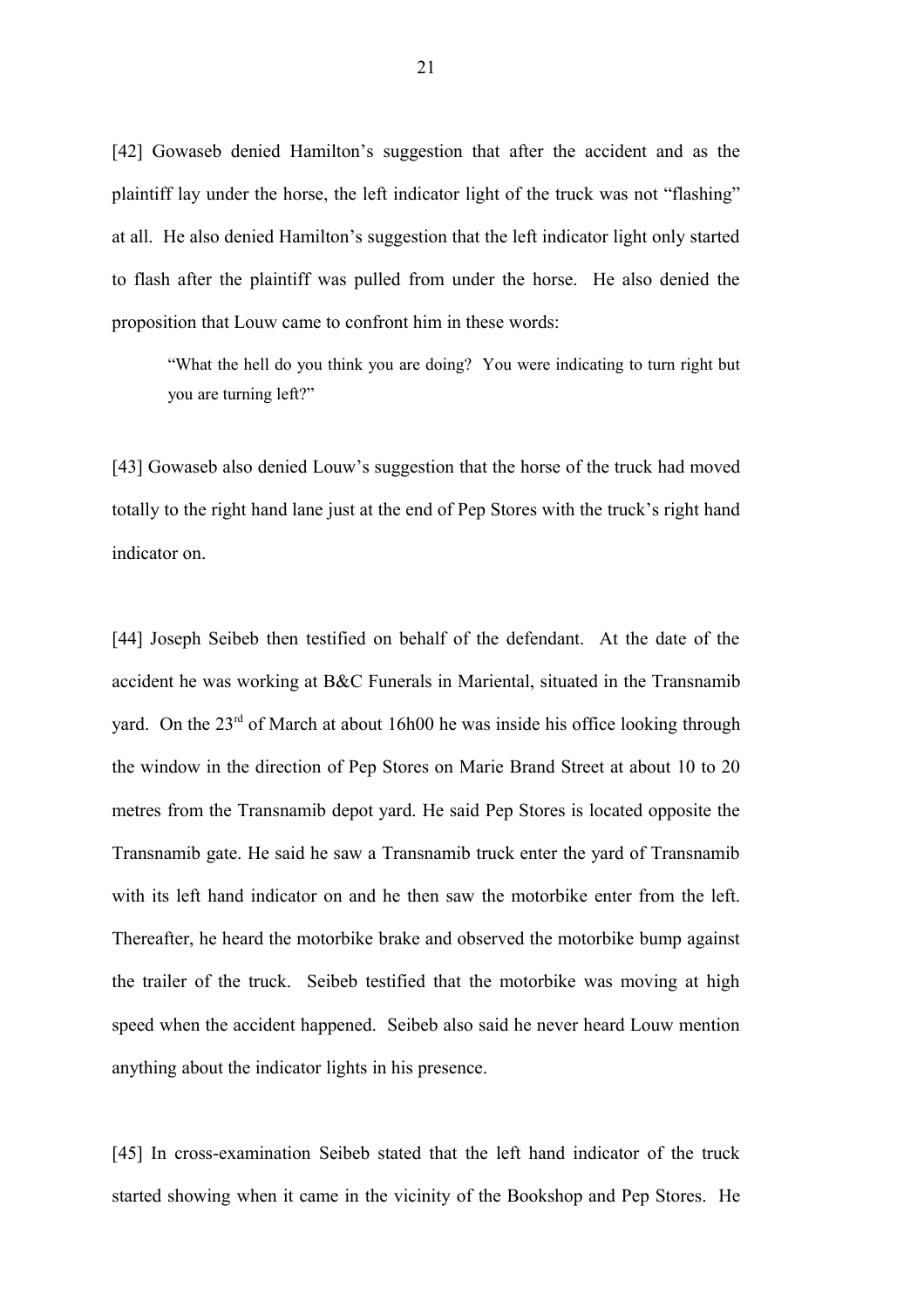said the truck was then also moving in the left lane of the road. At that point, he said, he did not see the motorbike. Ms Chase correctly put to Seibeb (and it was apparent to me from the pointings out in Court) that from where Seibeb stood in B&C Funerals, it was not possible for him to see a motorbike in the fashion he described because it would have been obscured by the truck which, as he said, had already driven into the Transnamib yard. This is particularly so if regard is had to the fact that, according to his evidence, the motorbike hit the trailer about the middle of the left hand side of the trailer.

[46] Again, Ms Chase correctly put to Seibeb that if the motorbike collided against the trailer where he said it did, the plaintiff could not have been found at the place he was found under the truck. I must add that the injuries sustained by the plaintiff are consistent more with the plaintiff having been run over by the wheels of the horse than that he collided against the side of the trailer. He could in those circumstances not have been pulled out from under the rear wheels of the horse. For all of the above reasons, Seibeb was not a reliable witness.

[47] The last witness for the defence was Daniel Gariseb, a detective constable in Nampol at the date of the accident. He resigned from the police force in 2002. He was on standby duty between 14:00 and 17:00. He came to the accident after it happened. He observed the plaintiff under the truck and saw many people standing by the accident site. He called for an ambulance. Amongst the people was Hamilton. At the scene he said he spoke to Seibeb who described to him how the accident happened.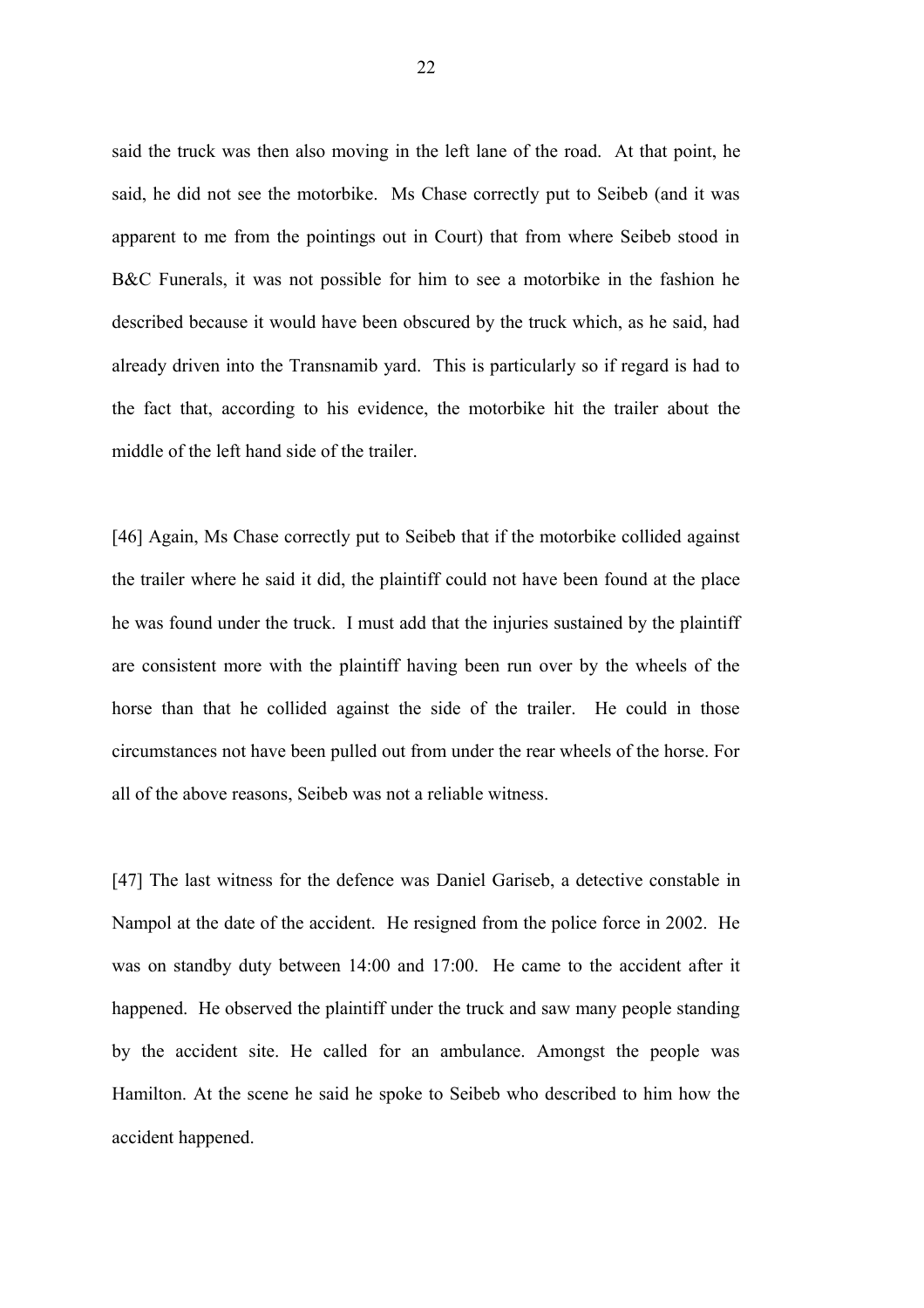[48] Gariseb testified that he did not find Le Roux at the scene. He then left the scene to go to the hospital and back. Upon his return he found Le Roux at the scene, taking photographs of the accident scene. He denied making any pointings out to Le Roux and said that he could not have done so because he was not there at the time of the accident.

[49] Gariseb denied any report being made to him by Louw that the truck driver (before the accident) indicated to turn right but then after the accident changed to the left indicator. He said if that happened he would have noted it in the investigation diary and would have taken a statement from Louw as such alleged conduct by Gowaseb amounted to obstruction or defeating the course of justice.

[50] In cross-examination he conceded that he did not make (or record) any observation about dents or marks on the truck caused by the motorcycle. He also conceded that in his investigation diary he made no mention of seeing indicator lights and when he came to the scene of the accident. Gariseb's evidence does not advance the defendant's case in any meaningful way; except perhaps for the denial that a report was made to him at the scene of the accident that Gowaseb tampered with the indicator lights after the accident.

#### **Discussion**

[51] I must decide whether on the probabilities the accident more likely happened in the way asserted by plaintiff or in the way described on behalf of the defendant. As the Supreme Court has said recently, even where there is no counterclaim but each party alleges negligence on the part of the other, each such party must prove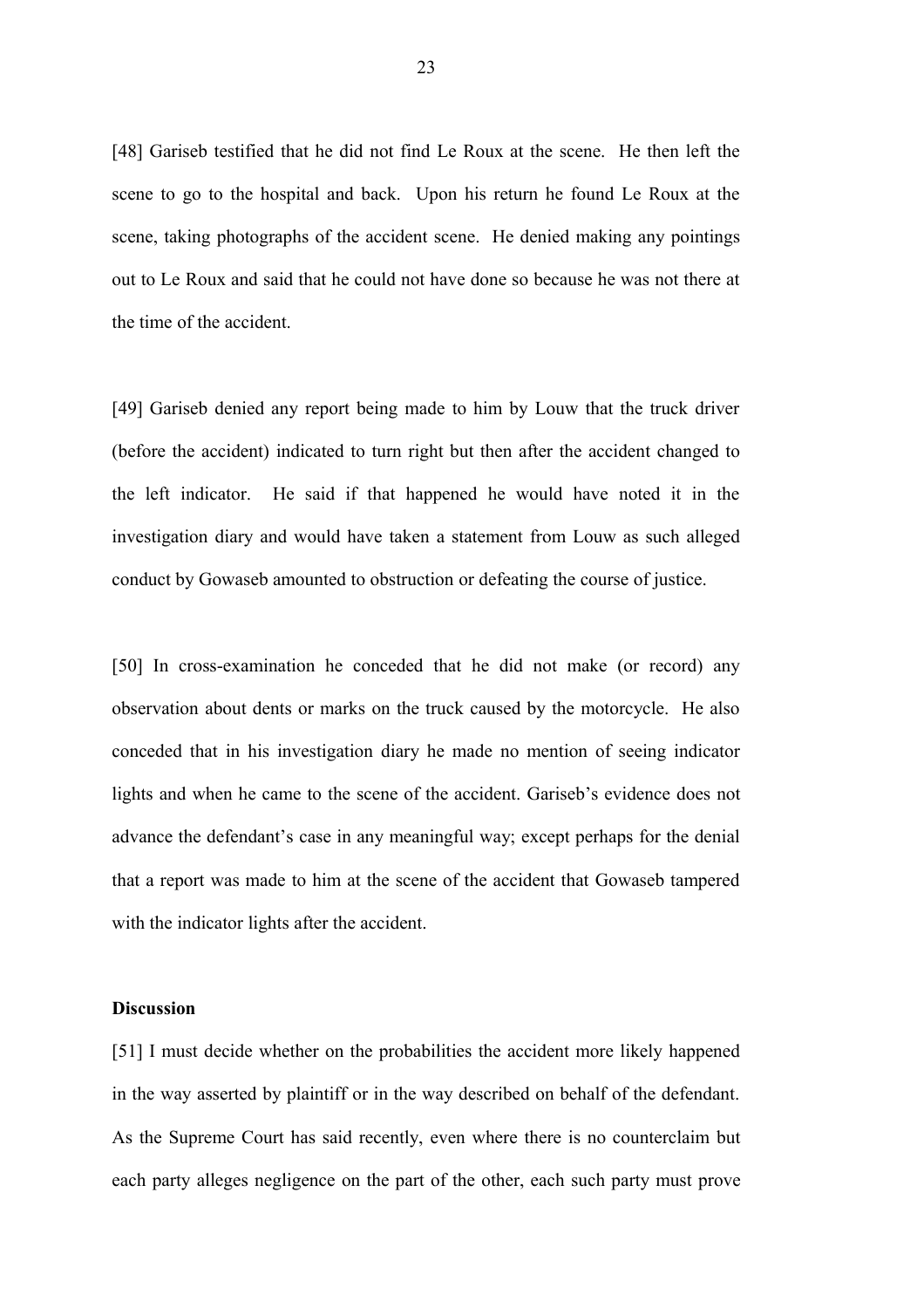what it alleges. (*Motor Vehicle Accident Fund of Namibia v Lukatezi Kulubone* SA 13/2008 (unreported) at pp16-17 para 24.)

[52] At the end of the oral evidence and before the submissions were received, I expressed to counsel my concern that no expert evidence was as led in this matter. I am being called upon to not only decide which version to accept as far as people's observation of events is concerned about how the accident happened; but also to determine the probabilities in the matter based on how an articulated truck (a piece of machinery) functions and would have reacted in the particular circumstances of this case. Whether the truck would have functioned or reacted in the way suggested by either side requires knowledge of mechanical engineering and is impossible for me to determine without the aid of expert evidence. I will accordingly refrain from drawing any conclusion based on how the truck would have functioned based on its mechanical make-up, except to the extent that there was common ground between the parties on such matters.

[53] I need to state at this point that I have found the respective supporting witnesses of the protagonists unreliable in one or more respects for the reasons that I have stated. Accordingly, I come to a conclusion of the liability for the accident largely on the testimony of the plaintiff and the truck driver.

[54] As the evidence demonstrates, the two versions of the protagonists are mutually destructive. The approach then is that set out in *National Employers General Insurance v Jagers* 1984 (4) SA 437 (C) at 440E-G as follows: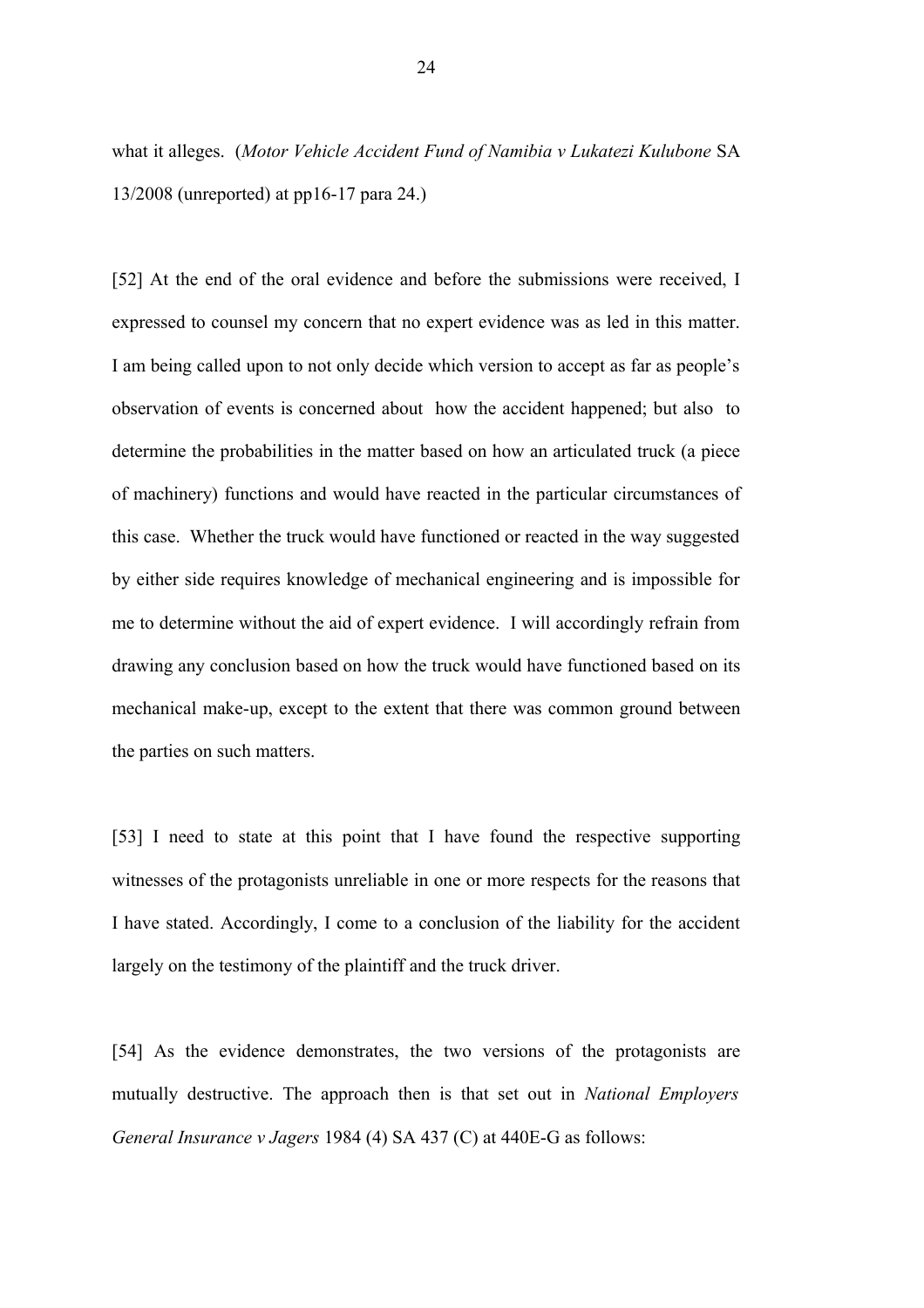"The plaintiff can only succeed if he satisfied the Court on a preponderance of probabilities that his version is true and accurate and therefore acceptable, and that the other version advanced by the defendant is therefore false or mistaken and falls to be rejected. In deciding whether that evidence is true or not the Court will weigh up and test the plaintiff's allegations against the general probabilities. The estimate of the credibility of a witness will therefore be inextricably bound up with a consideration of the probabilities of the case and, if the balance of probabilities favours the plaintiff, then the Court will accept his version as being probably true. If however the probabilities are evenly balanced in the sense that they do not favour the plaintiff's case any more than they do the defendant's, the plaintiff can only succeed if the Court nevertheless believes him and is satisfied that his evidence is true and that the defendant's version is false".

[55] The reason for the accident, the plaintiff says, was that the truck driver indicated that he was turning to the right, proceeded to veer to the right and moved the entire truck to the right hand lane leaving the left lane clear for the plaintiff to proceed unhindered, only for the truck driver to turn the truck (without warning) back into the left lane on which the plaintiff was proceeding and in this way collided against the plaintiff. The plaintiff's version that the truck (horse and trailer) moved to the right hand lane is contradicted by his own witness Louw. Louw said it was only the horse that had moved to the right hand lane. Hamilton, as I demonstrated, was evasive on the issue and I do not find his evidence helpful in buttressing the plaintiff's version.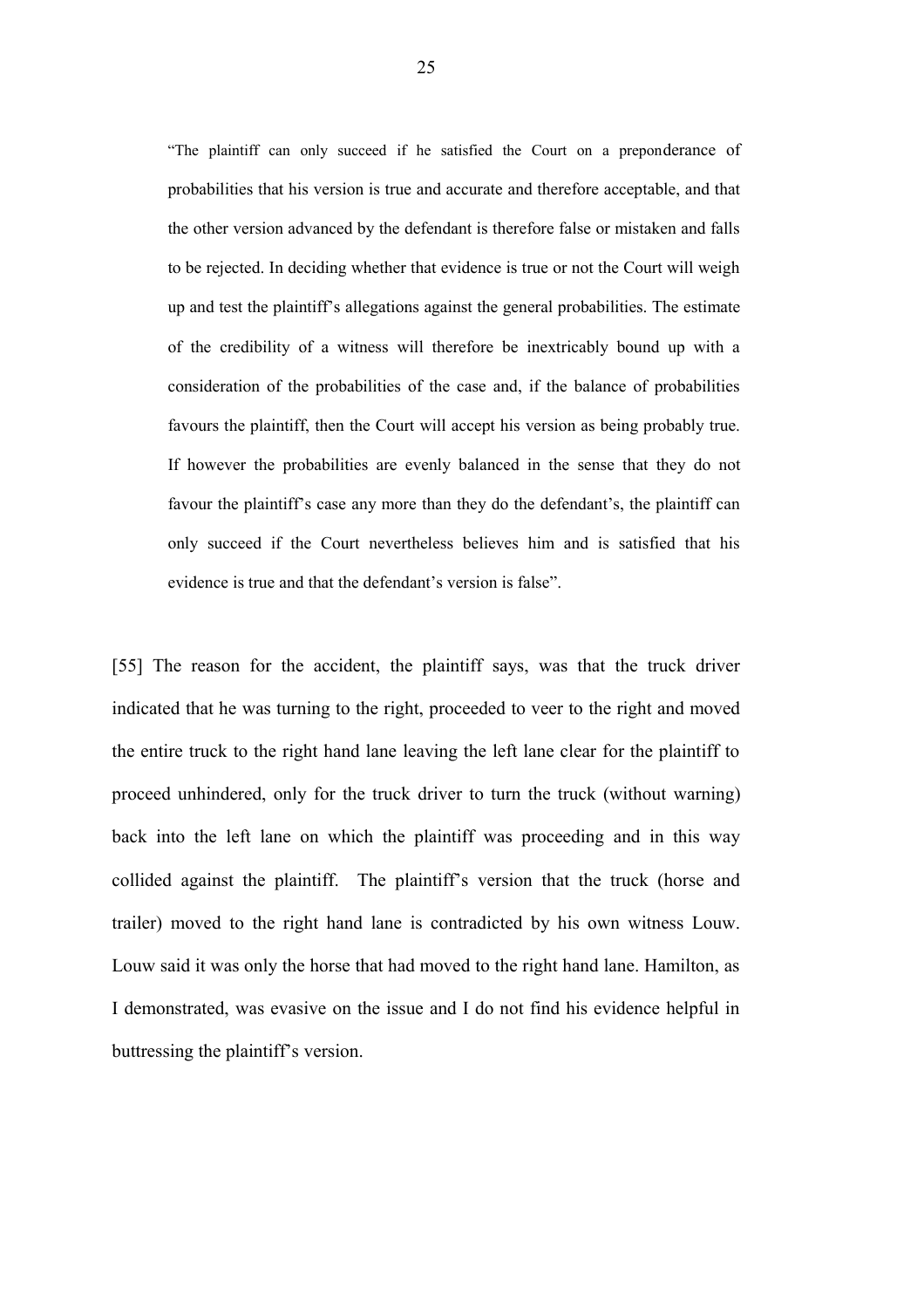[56] If the trailer had, as I must find it did, remained on the left hand lane, was it safe for the plaintiff to proceed instead of pulling back until he was sure of the intentions of the driver of the truck?

#### *What were the respective obligations of the parties in this case?*

[57] This is how I see it: A vehicle can be overtaken on the left if it is turning to its right or the driver has signalled his intention to turn right; and only when it is safe in all the circumstances to do so. It is not entirely so safe if the vehicle being followed on a narrow urban road is an articulated truck, raising the prospect that it might turn to the left but first requires to make a turn to the right to create sufficient room for manoeuvre in order ultimately to make a turn to the left. For that reason, the vehicular traffic behind an articulated truck proceeding on an urban road must keep a safe following distance that allows the driver to gauge the intentions of the truck driver and allowing him sufficient time to deal with the eventuality of the truck first turning right in order to make an arch turn to the left.

[58] It is potentially hazardous to keep an insufficient following distance with traffic in front of you; *a fortiori* if you are following a heavy duty truck. It is axiomatic that heavy and extra heavy motor vehicles need extra road space to turn. For the traffic moving behind such a vehicle (on especially an urban street) their ability to see and to plan ahead will be improved if they pull back to increase the following distance. On the other hand, while it is sometimes necessary for a heavy duty truck to change position on the road (including straddling the lines and even turning from one lane into or across another lane) in order to make a right or left turn, such a manoeuvre should only be undertaken without endangering other traffic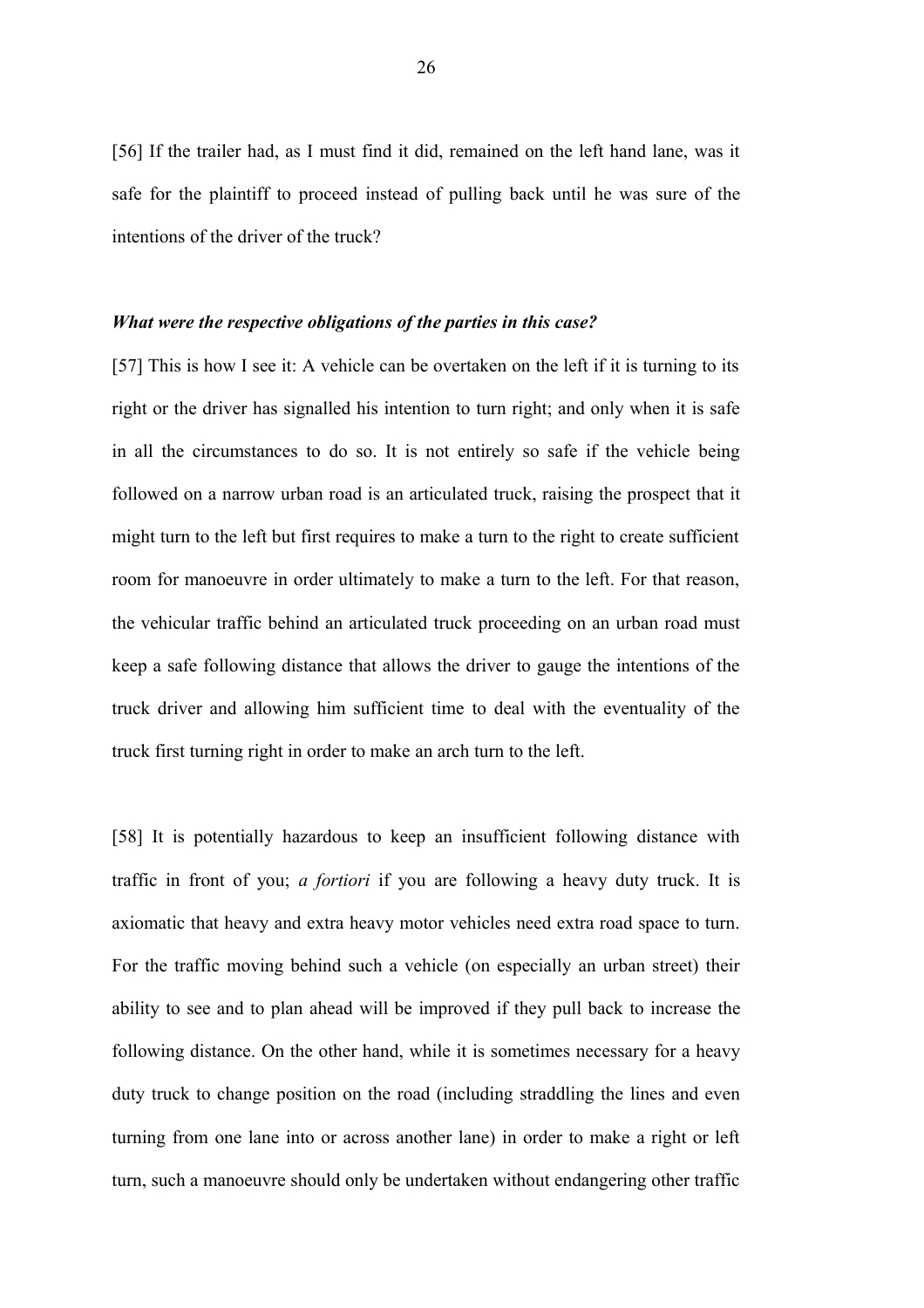and if it is not prohibited by a road traffic sign or marking. The appropriate driving signals must be given conspicuously and of sufficient duration to warn other road users who stand to be affected by such a manoeuvre. This reasoning and conclusions *a propos* the obligations on the respective drivers in the circumstances of this case are inspired by *The Namibian Guide to Safe Driving[1](#page-26-0)* and are in harmony with the common law. (*Santam Insurance Co. Ltd v Nkosi* 1978 (2) SA 784 (A) at 792 A-C; *Beukes v Mutual & Federal Insurance Co. Ltd* 1990 NR 105 (HC); *Boots Co. (Pty) Ltd v Somerset West Municipality* 1990 (3) SA 216C; *Reemers v AA Mutual Insurance Association* 1962 (3) SA 823 W at 825H.)

[59] The plaintiff was unable to tell the Court at what speed he drove behind the truck at the material time. He could also not tell what distance he kept from the truck. I am thus left to guess if he was keeping a safe following distance. If the skid marks are any guide, he was certainly not driving in a fashion which fits his description " casually" "not rushing" or "not speeding".

[60] The plaintiff had been resident in Mariental for two years before the accident. He knew that there is a Transnamib depot entrance opposite Charney Street. He knew that the truck he was following was a Transnamib truck. He said that at the time he did not know that the articulated truck he was following needed to make an arch turn to turn into the Transnamib depot entrance. In my view he should have known. According to him, he reacted solely on the circumstance that the truck

<span id="page-26-0"></span><sup>&</sup>lt;sup>1</sup> Pottas et Tendekule, The Handbook for the Theoretical Examination for Learner's and Driving Licences (2007): Approved by the Ministry of Works, Transport & Communication: See pp 18, 55, 56 and 71.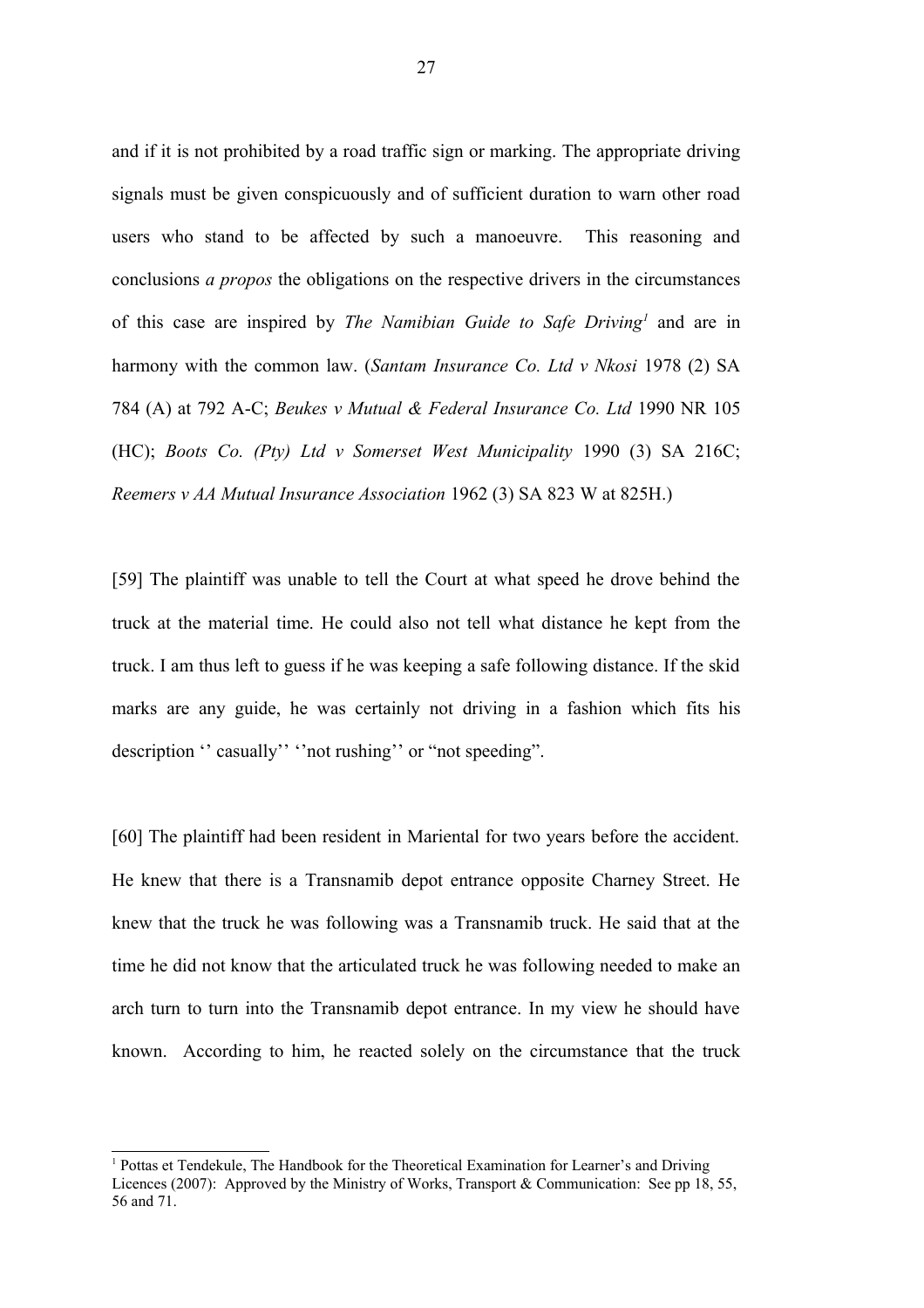driver indicated he was turning right and in fact veered the truck to the right. The question that arises is: should he have done more than He said he did?

[61] The plaintiff's version that the entire truck had moved to the right is not supported by Louw who was a direct eye witness to the accident. The only respect in which Louw corroborates the plaintiff is that it was the right indicator of the truck which was on just before the accident occurred. I have already shown how the plaintiff's story changed in regard to whether or not at the time of the accident the truck driver had signalled that he was going to turn left. In the out-of-court statements he said he saw the truck driver signal a left turn while in the oral evidence at the trial he backtracked. The plaintiff's sleight of hand is clearly intended to give credence to the version of Louw that when he came at the scene of the accident he found the right indicator of the truck was on. In both his out- ofcourt statements describing the accident, the plaintiff had without reservation stated that he saw the left indicator of the truck had gone on making him to apply his brakes. If the left indicator was on it puts to paid Louw's allegation that the right indicator of the truck was on after the accident. In view of this very material inconsistency, I come to the conclusion that the truck driver had not been proven to have changed from the right to the left indicator after the accident as alleged by Louw. I reject Louw's version of finding the right indicator on after the accident. I also find that the plaintiff embellished his evidence to fit Louw's version. I find, accordingly, that the truck driver had in fact indicated he was turning left when he was in the right lane.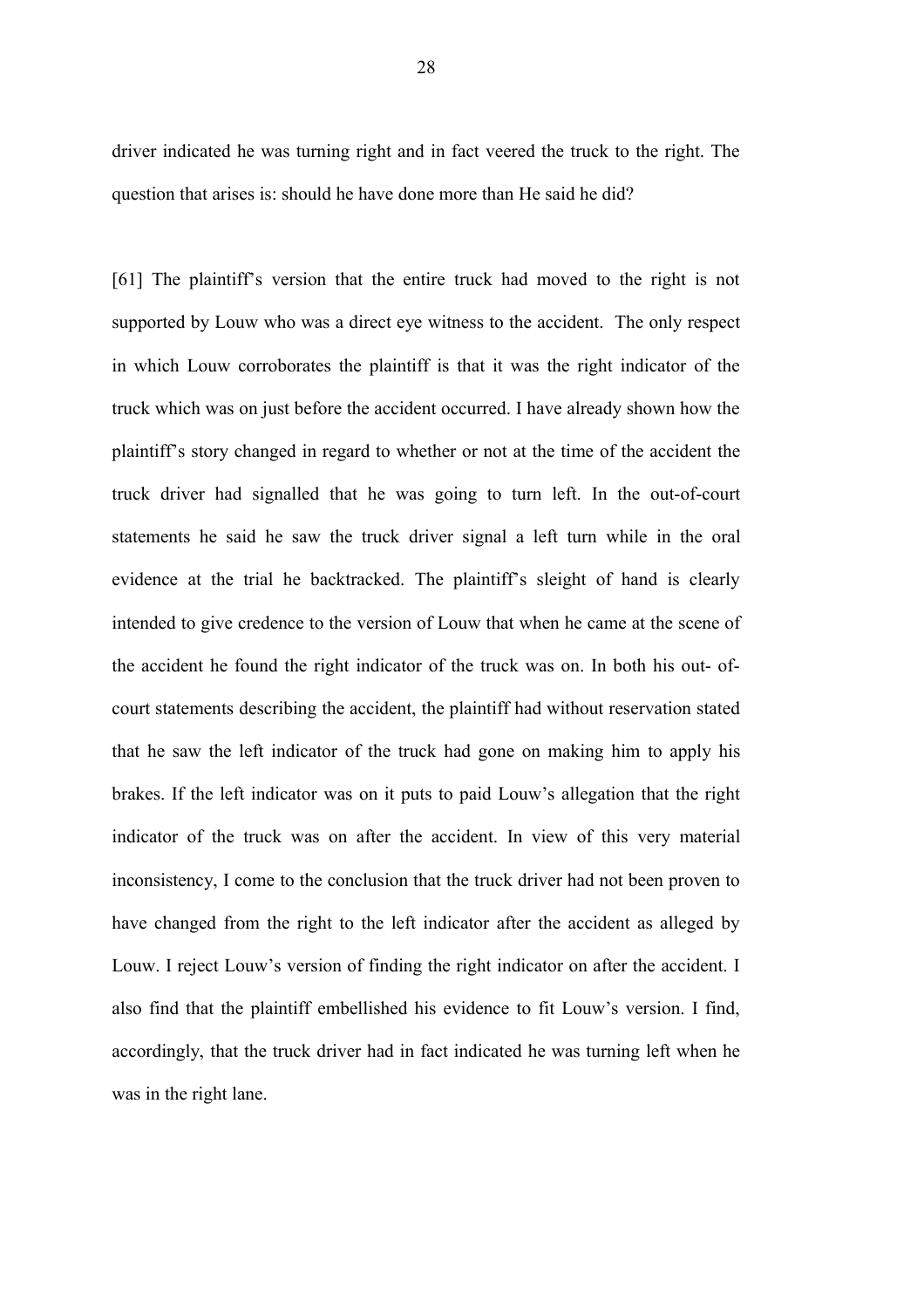[62] The probabilities favour the version that the driver of the truck indicated he was turning right as alleged by the plaintiff. He then began to turn the horse to the right while the trailer remained on the left. Having moved the horse to the right lane he then switched on the left indicator to show he was turning to the left into the Transnamib yard; and this is consistent with the 'flash' seen by the plaintiff when he was parallel with the horse of the truck. The initial act of indicating that he was turning right was negligent as both parties accept that for an articulated truck to make the manoeuvre he had to, he was required to signal a turn to the left and not to the right.

[63] That said, the paradox is this: Although I accept that the truck driver was required in the circumstances to have indicated a left turn when the moment arrived for him to prepare to turn to the left into the Transnamib depot entrance, he would, by so doing have created the same confusion to the plaintiff as he did by indicating he was turning right. The plaintiff might equally have thought that it was safe for him to pass on the right of the truck. The fact that either of the two scenarios would have confused the plaintiff placed an obligation on both the plaintiff and the truck driver to make sure of the safety of the moves each was going to make. The truck driver had the duty to make sure that he did not create a danger to the traffic behind him and to take every reasonable step that there was no traffic behind him that could have assumed that his turning to the right lane made it safe for them to overtake on the left. Having turned to the right after signalling the left indicator, he should ( as was suggested by Ms Chase) have brought the truck to a standstill -even if it meant temporarily blocking the traffic in the opposite direction; still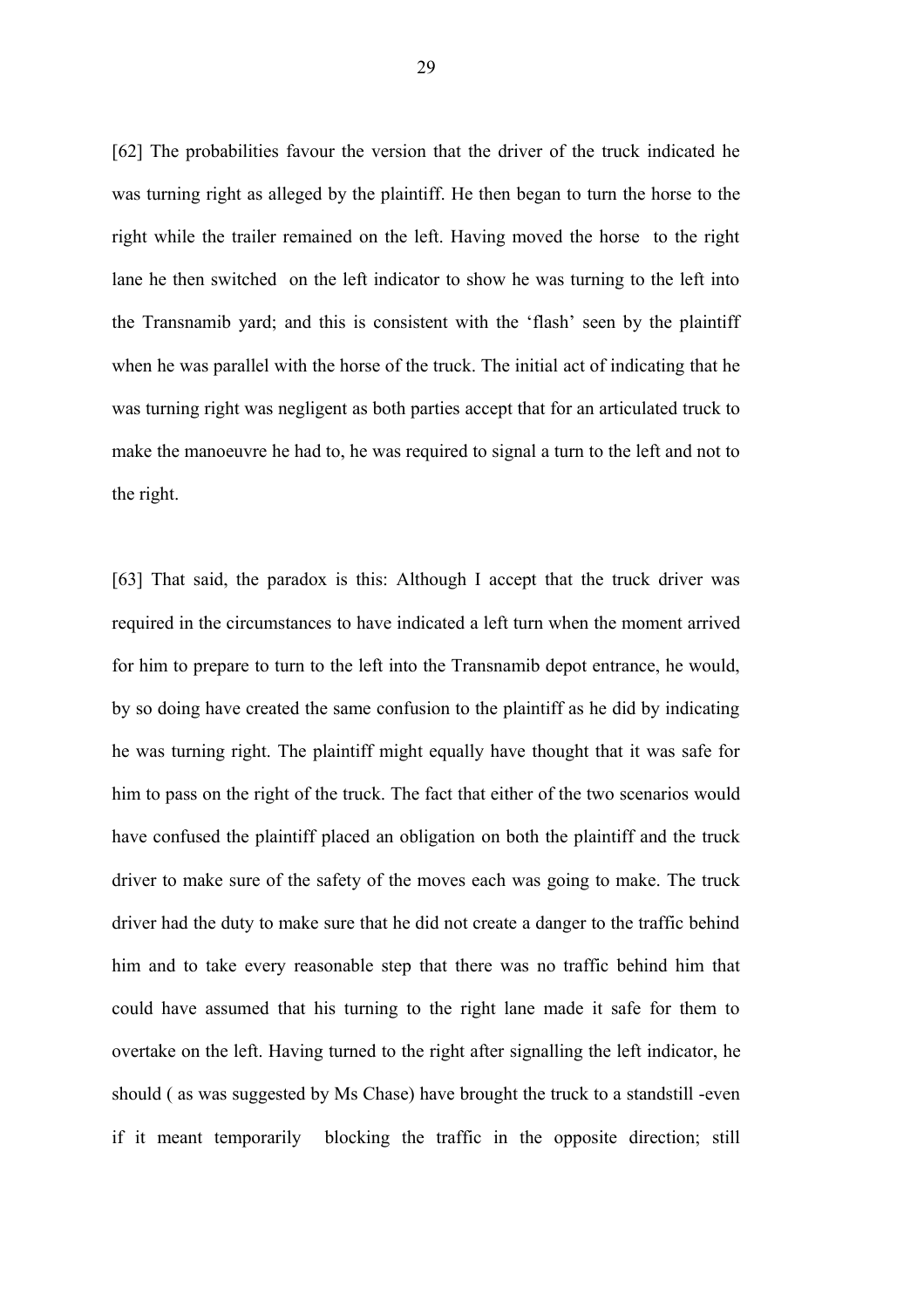maintaining the left indicator signal as a warning to those behind him, and only then turn to the left.

[64] I find that he failed to do that. It is clear from what Gowaseb said in answer to questions posed by Ms Chase that he did not consider to be under such obligation. He is wrong. He was therefore substantially responsible for the accident. The defendant's case as put by Mr Hinda to the plaintiff (not to Louw who was an eyewitness) is that the truck's horse's bumper did not bump with the plaintiff's motorbike but that the plaintiff's motorbike collided against the tail-end (on the left rear wheel) of the truck. This version is difficult to reconcile with the position of the plaintiff and his motorbike after the accident. In any event, this version is not supported either by the truck driver or Seibeb who says it was on the left side of the trailer.

[65] A reasonable driver in the shoes of the plaintiff would know that an articulated truck would make an arch on a narrow street in order to turn either way. Even by the plaintiff's own admission the truck could not have turned into the Transnamib yard without first moving to the right lane and then arching to the left because the street was narrow. As he put it:

"[T]he problem for this truck will be the trailer…That's why he has to veer. So the head is like a car. It can turn just like a car but to get your trailer into that gate that's why he had to veer to the right''. This He said he understood only after the event. This raises two issues: should this have been obvious to him at the time. If he knew or ought to have known – how should he as a reasonable driver have reacted on the day? The fact that he did not appreciate as much, does it render the truck driver negligent?"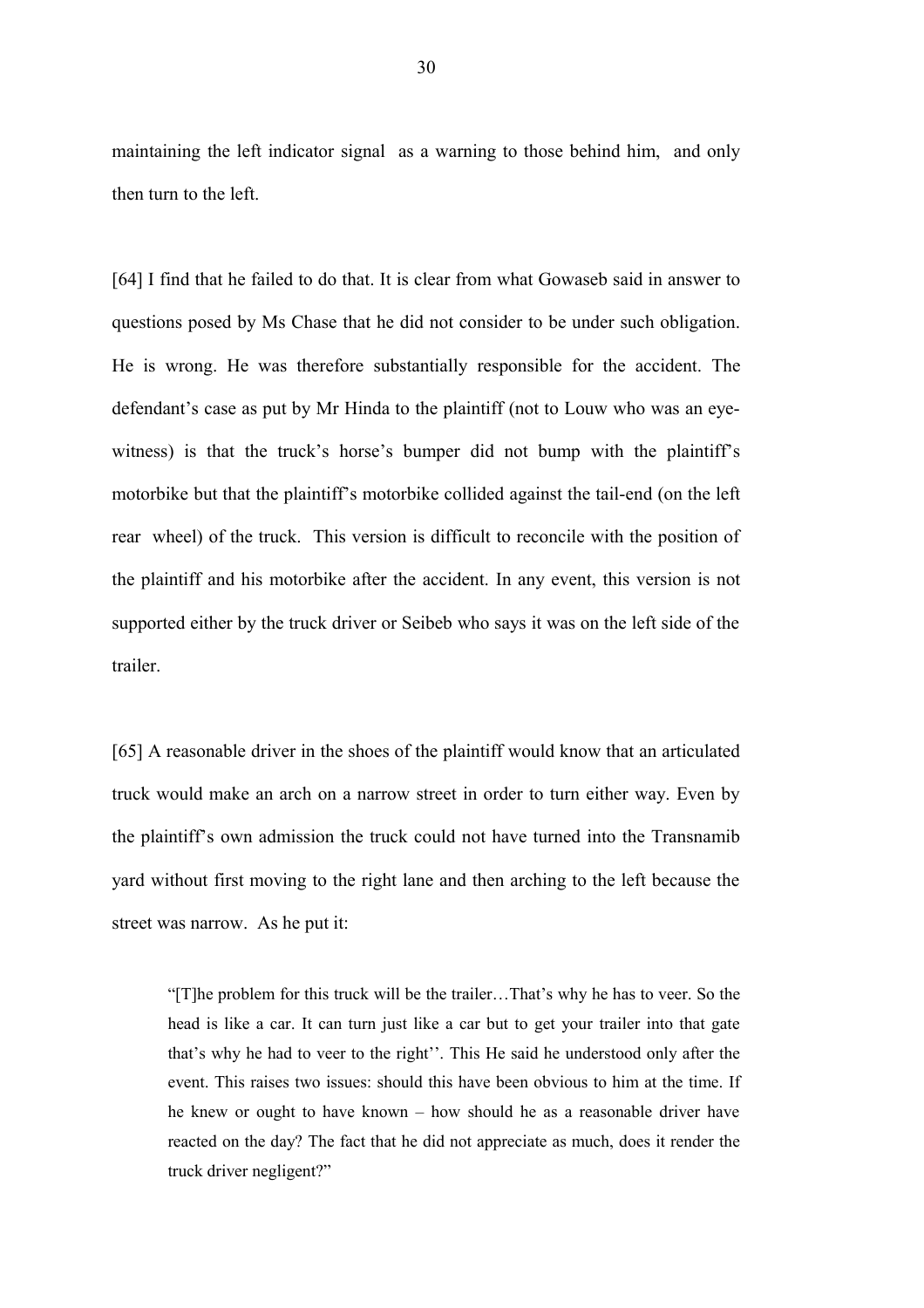[66] By parity of reasoning (and this much the plaintiff accepted in crossexamination) the truck could only have turned into Charney Street by a similar arch movement from the left to the right. I find that that manoeuvre was impossible if the truck had (already just past Conradie Street), moved 'totally' to the right lane. The plaintiff's assertion that he assumed the truck was turning into Charney Street is therefore difficult to comprehend; and accordingly I reject it.

[67] What is more, the plaintiff, guided by the reality that an articulated truck might, in order to turn left, first turn to the right lane to make an arch-turn toward the left, was required to keep a sufficiently long following distance (and not merrily drive on) to enable him ascertain the intentions of the truck driver and to then plan the next move in a way that was reasonable and safe to avoid an accident. The plaintiff's concession that he does not even remember what following distance he kept is both revealing and damning.

[68] Accepting, as I must, that the motorbike passed the trailer on the left to collide with the left front bumper of the horse, I must reject the possibility that the motorbike bumped against the trailer as pleaded by the defendant. The position where the motorbike and the plaintiff were found, and the injuries sustained by the plaintiff, is consistent with the motorbike being rammed by the left front wheel of the horse as testified to by the plaintiff. The implication of that is that the truck driver did not satisfy himself that it was entirely safe for him to turn to the left before doing so. The further implication of that is that the plaintiff had not only failed to keep a safe following distance behind the truck but he also failed to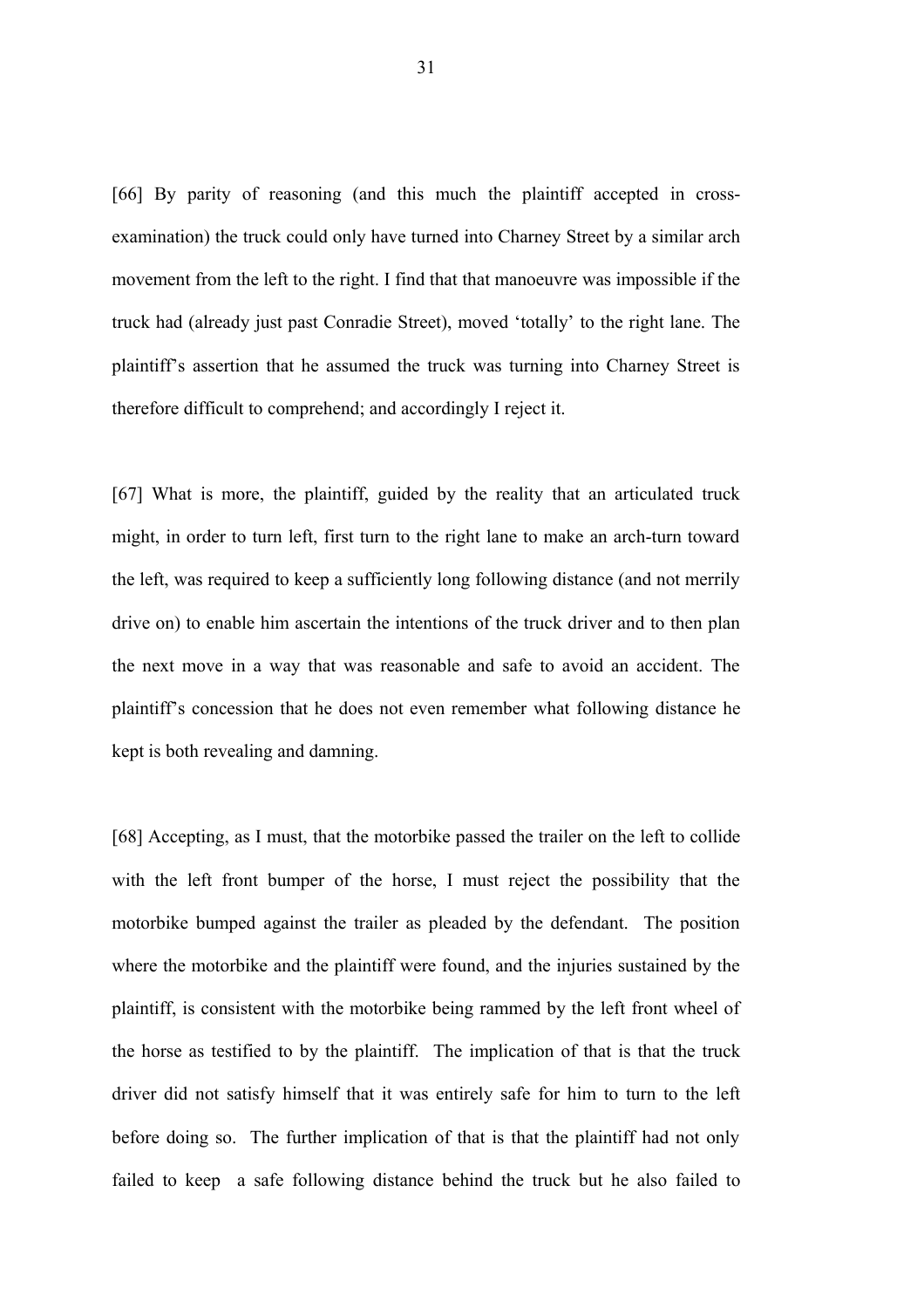anticipate that the truck driver might have intended to make a turn into the Transnamib depot to the left of Marie Brandt Street. Had he so anticipated, he would have pulled back (and if necessary come to a standstill) to gauge the true intentions of the truck driver. It was assuming an unreasonable risk for him to just drive on when the truck driver made the turn to the right while the trailer remained on the left. The plaintiff was therefore contributorily responsible for the accident albeit to a degree lesser than the truck driver.

[69] Having regard to all the circumstances of this case, I determine liability in the ratio of 60% to 40% in favour of the plaintiff; and I also determine the costs of suit in that same ratio. In the result:

- (a) The defendant is 60% liable for the collision between the motorbike of the plaintiff and the Transnamib truck while the plaintiff is contributorily liable to the extent of 40%.
- (b) The defendant shall be liable for 60% of the plaintiff's costs. Such costs to include one instructing and one instructed counsel.

**DAMASEB, JP**

 $\mathcal{L}_\text{max}$